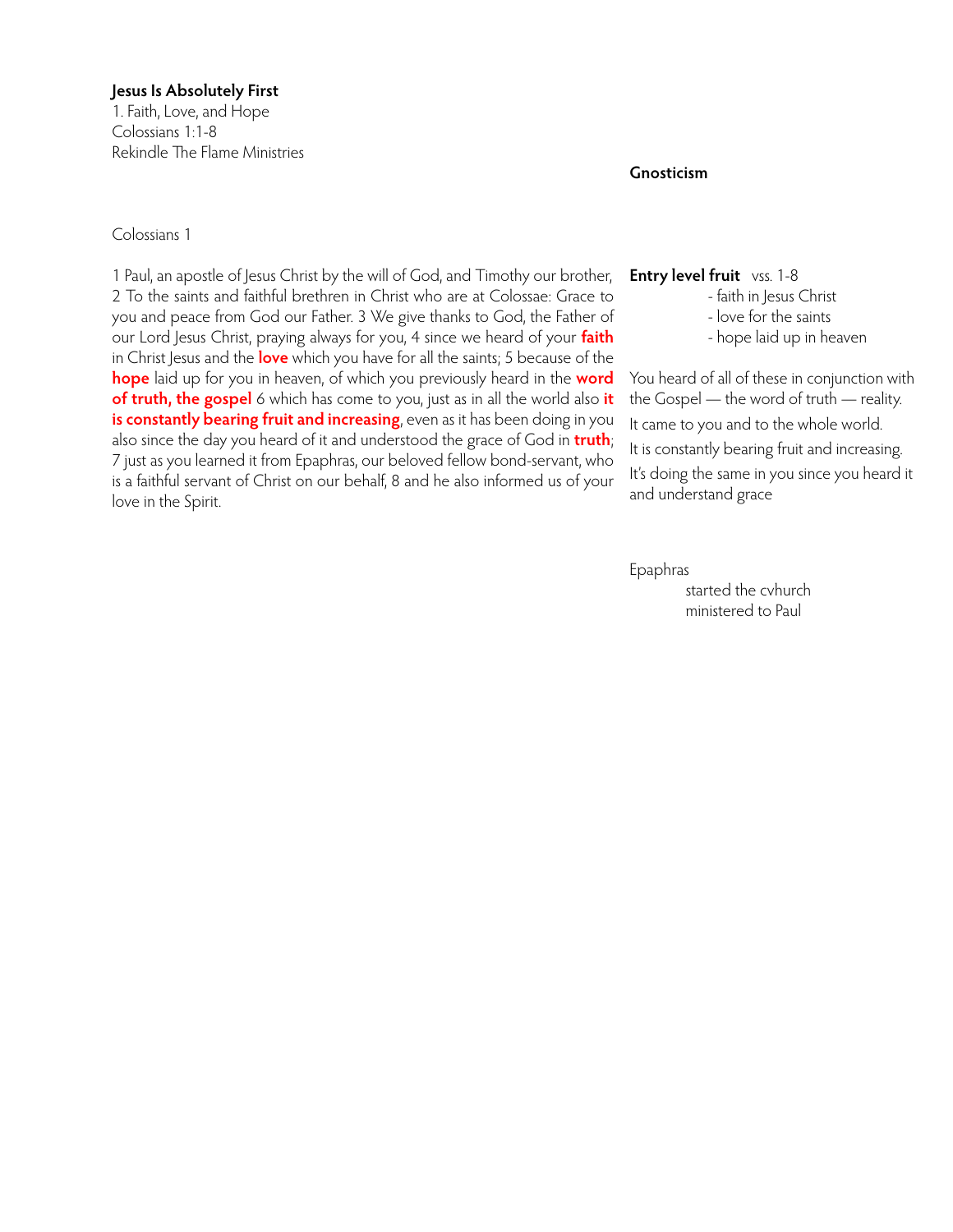2. Intercession Colossians 1:9-12 Rekindle The Flame Ministries

9 For this reason also, since the day we heard of it, we have not ceased to pray My prayer — that you be filled with the for you and to ask that you may be filled with the knowledge of His will in all knowledge of God's will spiritual wisdom and understanding,

10 so that you will walk in a manner worthy of the Lord, to please Him in all respects, bearing fruit in every good work and increasing in the knowledge of God;

11 strengthened with all power, according to His glorious might, for the attaining of all steadfastness and patience;

joyously 12 giving thanks to the Father, who has qualified us to share in the inheritance of the saints in Light.

#### **So that . . .**

- 1. You'll have a worthy walk
- 2. You'll please Him in every way
- 3. You'll bear fruit in every good work
- 4. You'll increase in the knowledge of God
- 5. You'll be strengthened with all power
	- according to His glorious might — for the attaining of steadfastness and patience
- 6. You'll give joyous thanks to the Father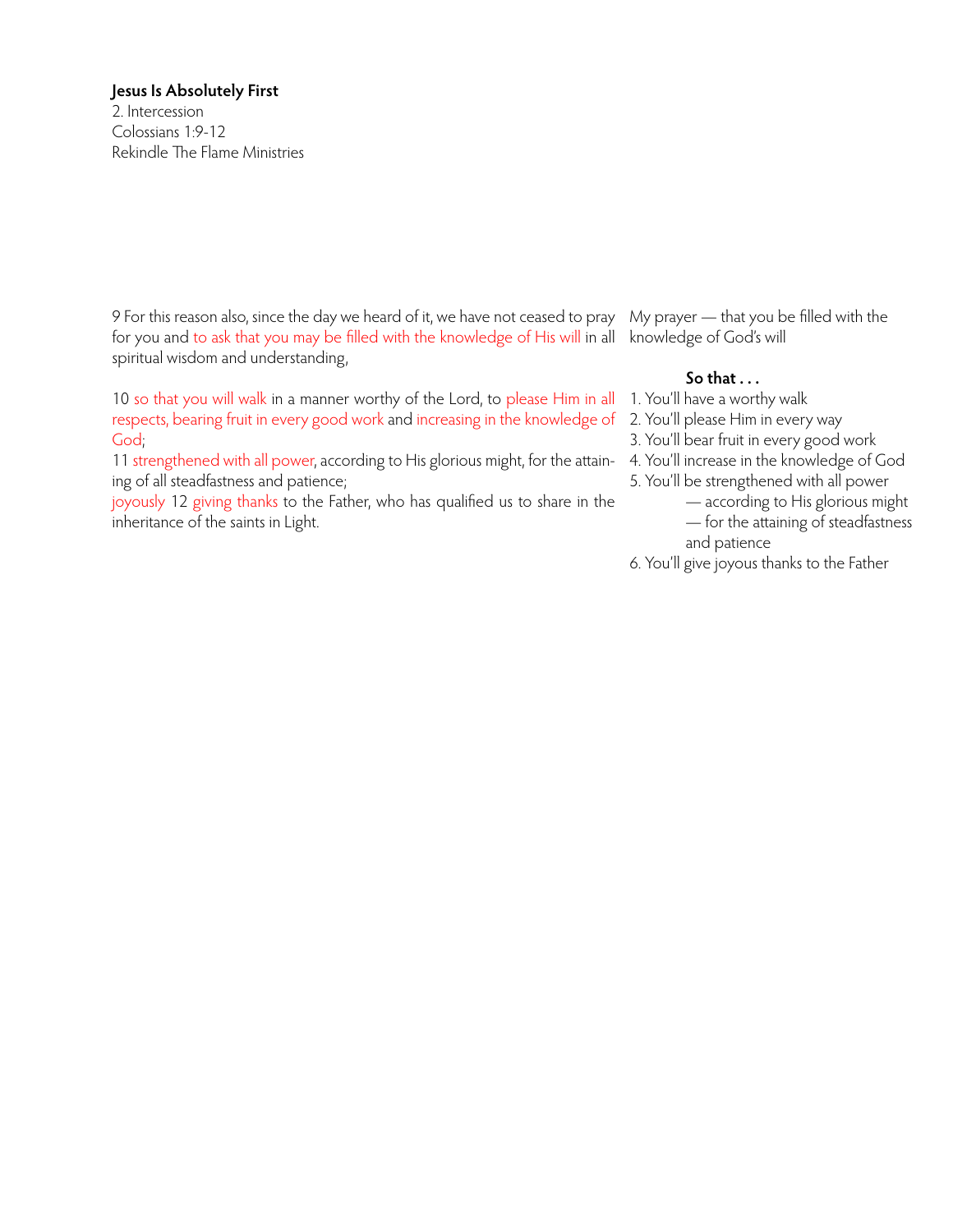3. Jesus' Manifest Diety Colossians 1:13-23 Rekindle The Flame Ministries

13 For He rescued us from the domain of darkness, and transferred us to the kingdom of His beloved Son, 14 in whom we have redemption, the forgiveness of sins.

**15 He is the image of the invisible God, the firstborn of all creation. 16 For by Him all things were created, both in the heavens and on earth, visible and invisible, whether thrones or dominions or rulers or authorities — all things have been created through Him and for Him. 17 He is before all things, and in Him all things hold together. 18 He is also head of the body, the church; and He is the beginning, the firstborn from the dead, so that He Himself will come to have first place in everything. 19 For it was the Father's good pleasure for all the fullness to dwell in Him,** 

20 and through Him to reconcile all things to Himself, having made peace through the blood of His cross; through Him, I say, whether things on earth or things in heaven.

#### **Jesus Is . . .**

the image of the invisible God the firstborn of all creation the Creator of everything in heaven on earth visible or invisible thrones, dominions, rulers, authorities all created through Him and for Him before all things who holds everything together the Head of the body firstborn from the dead coming to have first place in every thing having all the fullness in Him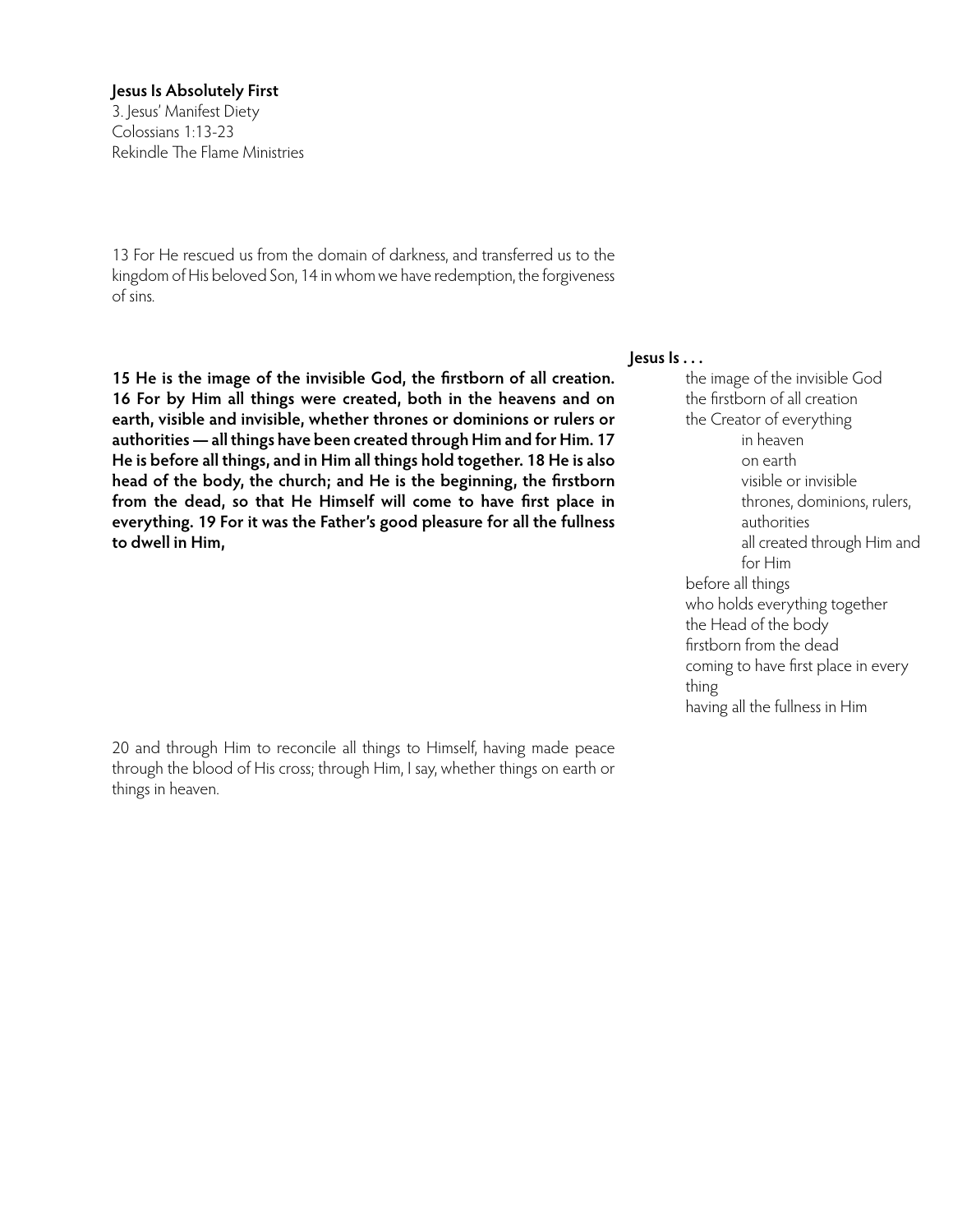4. Jesus — Your Manifest Destiny Colossians 1:13-23 Rekindle The Flame Ministries

## **1. He is your manifest destiny**

vss. 13, 14, 21-23

Manifest Destiny is a phrase that expressed the belief that the United States had a mission to expand, spreading its form of democracy and freedom. Advocates of Manifest Destiny believed that expansion was not only good, but that it was obvious ("manifest") and certain ("destiny"). Originally a political catch phrase of the 19th century, "Manifest Destiny" eventually became a standard historical term, often used as a synonym for the territorial expansion of the United States across North America towards the Pacific Ocean.

**13 For He rescued us from the domain of darkness, and transferred us - rescue**

- from the domain of chaos
- into the domain of beneficent rule by Jesus Christ

#### **- redemption**

- through Jesus' blood
- this means forgiveness of our sins

15 He is the image of the invisible God, the firstborn of all creation. 16 For by Him all things were created, both in the heavens and on earth, visible and invisible, whether thrones or dominions or rulers or authorities — all things have been created through Him and for Him. 17 He is before all things, and in Him all things hold together. 18 He is also head of the body, the church; and He is the beginning, the firstborn from the dead, so that He Himself will come to have first place in everything. 19 For it was the Father's good pleasure for all the fullness to dwell in Him,

**14 in whom we have redemption, the forgiveness of sins.**

**20 and through Him to reconcile all things to Himself, having made - reconciliation peace through the blood of His cross; through Him, I say, whether things on earth or things in heaven. 21 And although you were formerly alienated and hostile in mind, engaged in evil deeds, 22 yet He has now reconciled you in His fleshly body through death, in order to present you before Him holy and blameless and beyond reproach — 23 if indeed you continue in the faith firmly established and steadfast, and not moved away from the hope of the gospel that you have heard, which was proclaimed in all creation under heaven, and of which I, Paul, was made a minister.** 

- in spite of the past with its sins and failures
- in His fleshly body Jesus did this by His death
- this is committed to a future

**to the kingdom of His beloved Son,**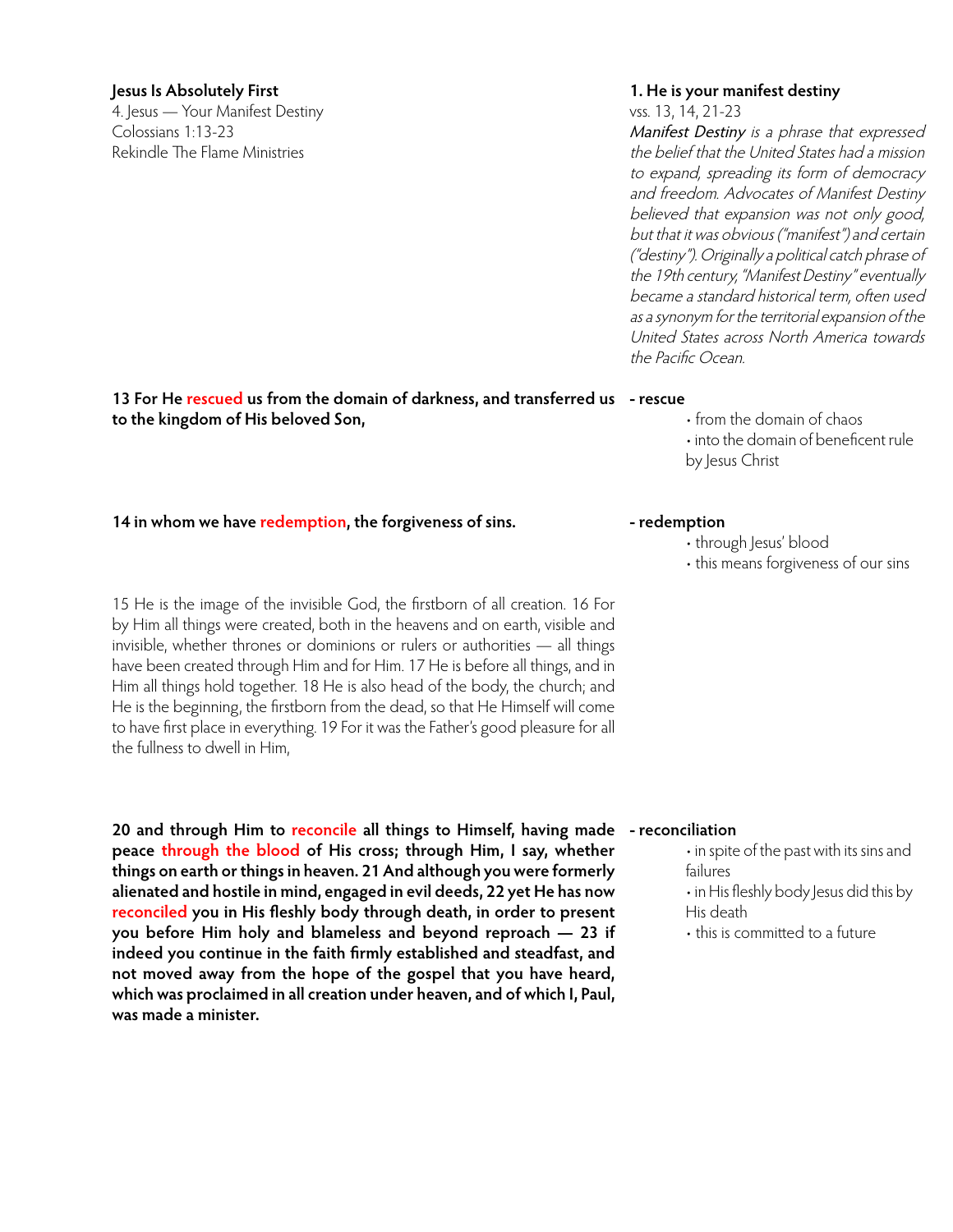#### **Power**

In a seminary missions class, Herbert Jackson told how, as a new missionary, he was assigned a car that would not start without a push. After pondering his problem, he devised a plan. He went to the school near his home, got permission to take some children out of class, and had them push his car off. As he made his rounds, he would either park on a hill or leave the engine running. He used this ingenious procedure for two years.

Ill health forced the Jackson family to leave, and a new missionary came to that station. When Jackson proudly began to explain his arrangement for getting the car started, the new man began looking under the hood. Before the explanation was complete, the new missionary interrupted, "Why, Dr. Jackson, I believe the only trouble is this loose cable." He gave the cable a twist, stepped into the car, pushed the switch, and to Jackson's astonishment, the engine roared to life. For two years needless trouble had become routine. The power was there all the time. Only a loose connection kept Jackson from putting that power to work.

J.B. Phillips paraphrases Ephesians l:19-20, "How tremendous is the power available to us who believe in God." When we make firm our connection with God, his life and power flow through us.

One New Year's Day, in the Tournament of Roses parade, a beautiful float suddenly sputtered and quit. It was out of gas. The whole parade was held up until someone could get a can of gas. The amusing thing was this float represented the Standard Oil Company. With its vast oil resources, its truck was out of gas.

Tom carried his new boat to the edge of the river. He carefully placed it in the water and slowly let out the string. How smoothly the boat sailed! Tom sat in the warm sunshine, admiring the little boat that he had built. Suddenly a strong current caught the boat. Tom tried to pull it back to shore, but the string broke. The little boat raced downstream. Tom ran along the sandy shore as fast as he could. But his little boat soon slipped out of sight. All afternoon he searched for the boat. Finally, when it was too dark to look any longer, Tom sadly went home. A few days later, on the way home from school, Tom spotted a boat just like his in a store window. When he got closer, he could see — sure enough — it was his! Tom hurried to the store manager: "Sir, that's my boat in your window! I made it!" "Sorry, son, but someone else brought it in this morning. If you want it, you'll have to buy it for one dollar." Tom ran home and counted all his money. Exactly one dollar! When he reached the store, he rushed to the counter. "Here's the money for my boat." As he left the store, Tom hugged his boat and said, "Now you're twice mine. First, I made you and now I bought you."

A gathering of friends at an English estate nearly turned to tragedy when one of the children strayed into deep water. The gardener heard the cries for help, plunged in, and rescued the drowning child. That youngster's name was Winston Churchill. His grateful parents asked the gardener what they could do to reward him. He hesitated, then said, "I wish my son could go to college someday and become a doctor." "We'll see to it," Churchill's parents promised. Years later, while Sir Winston was prime minister of England, he was stricken with pneumonia. The country's best physician was summoned. His name was Dr. Alexander Fleming, the man who discovered and developed penicillin. He was also the son of that gardener who had saved young Winston from drowning. Later Churchill remarked, "Rarely has one man owed his life twice to the same person."

Not long before she died in 1988, in a moment of surprising candor in television, Marghanita Laski, one of our bestknown secular humanists and novelists, said, "What I envy most about you Christians is your forgiveness; I have nobody to forgive me."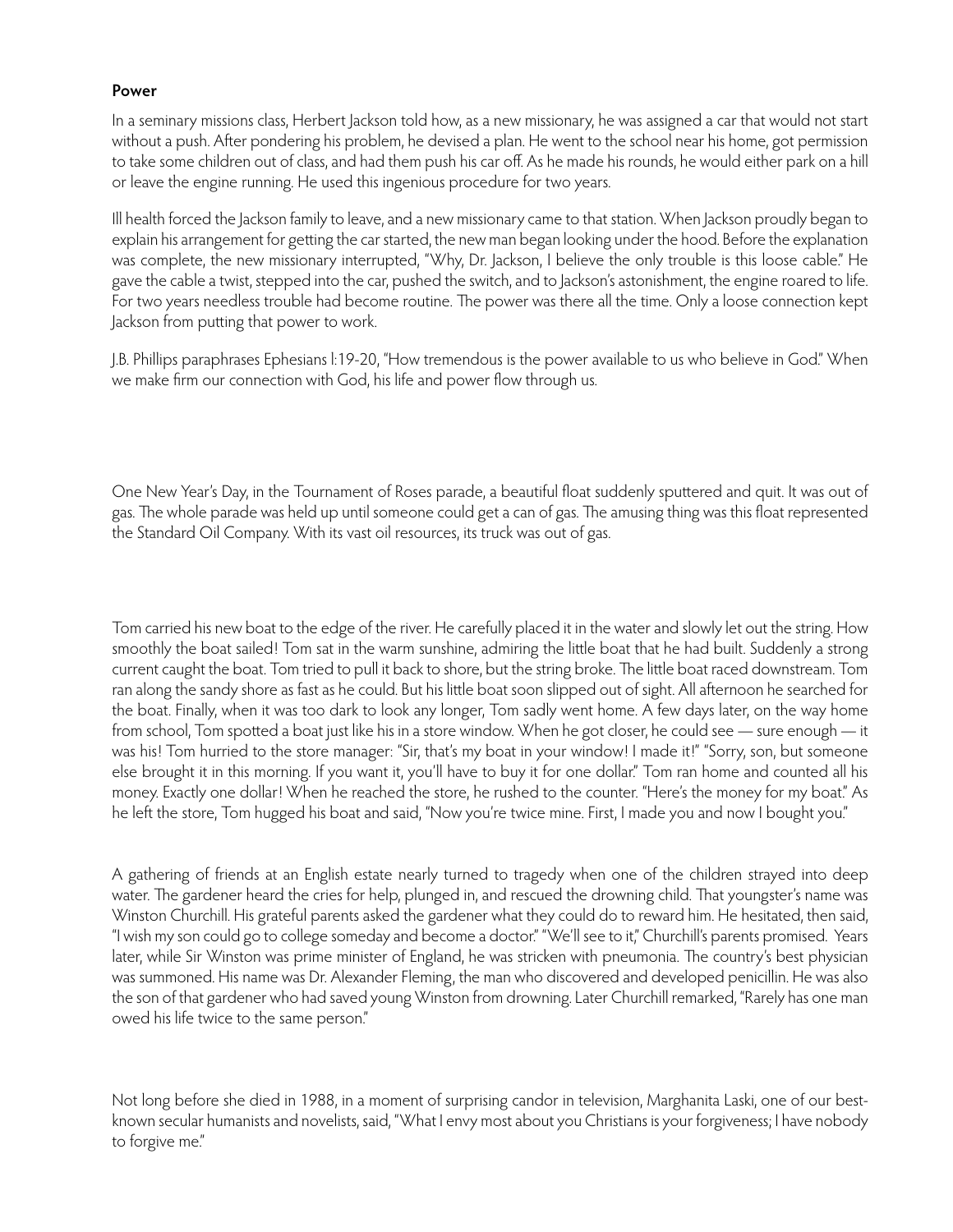5. The Mystery — Christ in You, the Hope Of Glory Colossians 1:24 - 29 Rekindle The Flame Ministries

#### **Colossians 1**

24 Now I rejoice in my sufferings for your sake, and in my flesh I do my share on behalf of His body, which is the church, in filling up what is lacking in Christ's afflictions.

25 Of this church I was made a minister according to the stewardship from God bestowed on me for your benefit, so that I might fully carry out the preaching of the word of God, 26 that is, the mystery which has been hidden from the past ages and generations, but has now been manifested to His saints, 27 to whom God willed to make known what is the riches of the glory of this mystery among the Gentiles, which is Christ in you, the hope of glory. 28 We proclaim Him, admonishing every man and teaching every man with all wisdom, so that we may present every man complete in Christ. 29 For this purpose also I labor, striving according to His power, which mightily works within me.

2 Corinthians 4:7-11 But we have this treasure in earthen vessels, so that the surpassing greatness of the power will be of God and not from ourselves; we are afflicted in every way, but not crushed; perplexed, but not despairing; persecuted, but not forsaken; struck down, but not destroyed; always carrying about in the body the dying of Jesus, so that the life of Jesus also may be manifested in our body. For we who live are constantly being delivered over to death for Jesus' sake, so that the life of Jesus also may be manifested in our mortal flesh.

15-18 For all things are for your sakes, so that the grace which is spreading to more and more people may cause the giving of thanks to abound to the glory of God. Therefore we do not lose heart, but though our outer man is decaying, yet our inner man is being renewed day by day. For momentary, light affliction is producing for us an eternal weight of glory far beyond all comparison, while we look not at the things which are seen, but at the things which are not seen; for the things which are seen are temporal, but the things which are not seen are eternal.

#### **1. The ministry is difficult** vs. 24

— Jesus suffered to start it For Christ also died for sins once for all, the just for the unjust, so that He might bring us to God, having been put to death in the flesh, but made alive in the spirit 1 Peter 3:18 — subsequent ministers are invovled in His suffering

- it's all for the Church
- **2. The ministry is defined** vss. 25-29
	- it's of the Church (no one is an island)
		- a stewardship given for the benefit of others
		- done by fully preaching the word of God

— it's the constant unveiling of a mystery (accomplished through preaching)

- now manifest to the saints
- the rich glory is among the Gentiles

— it's simply Christ in you (He is your hope of glory)

- it's making people complete in Christ
	- by proclaiming Chirst
	- admonishing
	- teaching
	- laboring, striving according to His power mightily working in you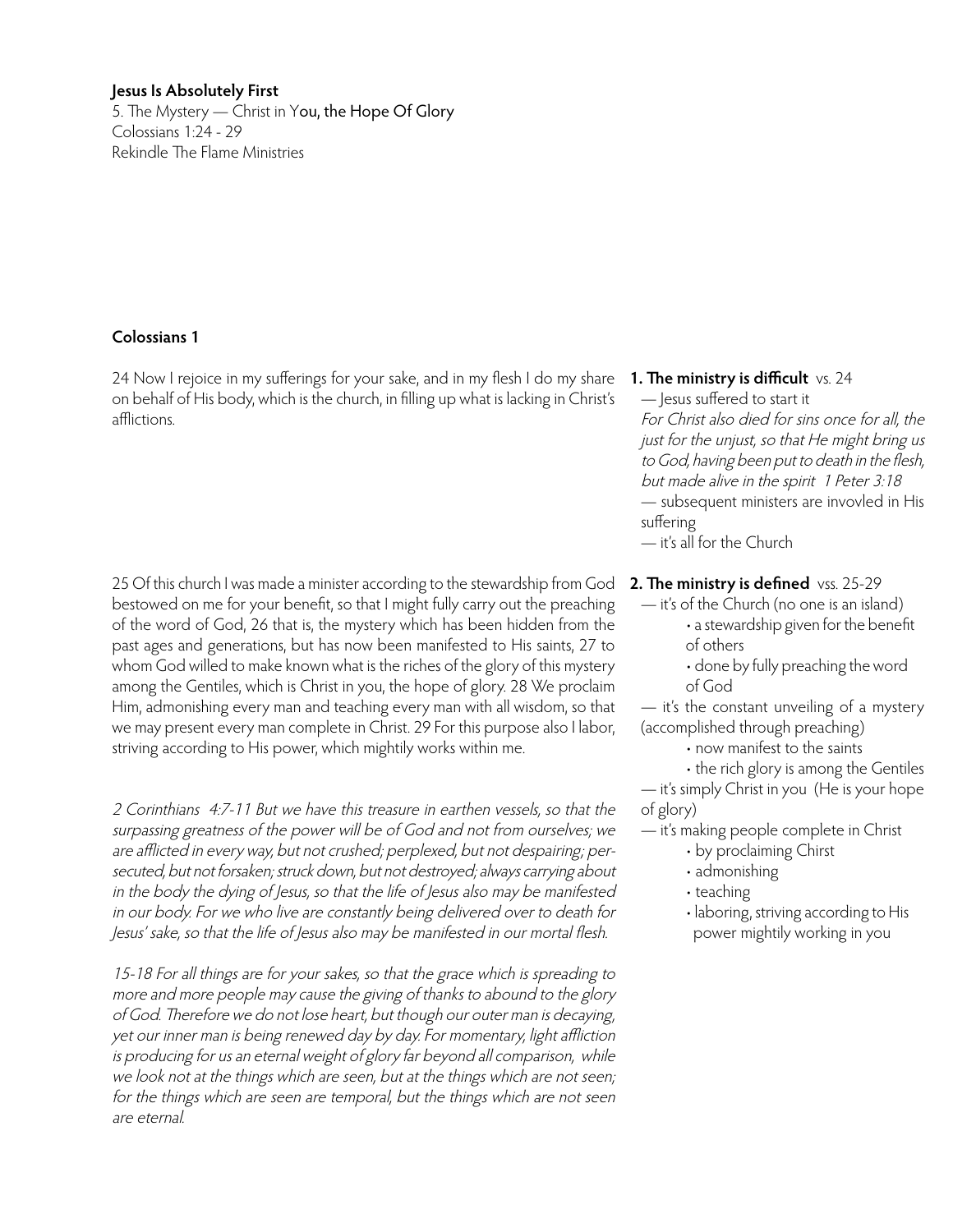6. Faith or Philosophy Colossians 2:1-10,a Rekindle The Flame Ministries

#### **Colossians 2**

1 For I want you to know how great a struggle I have on your behalf and for those who are at Laodicea, and for all those who have not personally seen my face,

2 that their hearts may be encouraged, having been knit together in love, and attaining to all the wealth that comes from the full assurance of understanding, resulting in a true knowledge of God's mystery, that is, Christ Himself,

3 in whom are hidden all the treasures of wisdom and knowledge.

9 For in Him all the fullness of Deity dwells in bodily form, 10 and in Him you have been made complete,

4 I say this so that no one will delude you with persuasive argument.

8 See to it that no one takes you captive through philosophy and empty deception, according to the tradition of men, according to the elementary principles of the world, rather than according to Christ.

5 For even though I am absent in body, nevertheless I am with you in spirit, rejoicing to see your good discipline and the stability of your faith in Christ.

6 Therefore as you have received Christ Jesus the Lord, so walk in Him,

7 having been firmly rooted and now being built up in Him and established in your faith, just as you were instructed, and overflowing with gratitude.

#### **1. The supremacy of Christ** vss. 2,3,9,10

- He is God's mystery 2
- In Him are all the treasures of wisdom and knowledge 3
- In Him the fullness of deity dwells in bodily form 9
- In Him believers have been made complete 10

#### **2. The threat of philosophy** vss. 4,8

- People trying to delude with persuasive arguments 4
- The threat is being taken captive 8

— Philosophy is part of empty deception, tradition of men, elementary principles of the world — all of which are contrary to Christ 8

#### **3. The Christ life** vss. 2,5-7

— encouraged hearts, knit together in love, attaining to all the wealth that comes from the full assurance of understanding, resulting in a true knowledge of Christ 2

- good discipline and stability of faith in Christ 5
- walk in Christ the same way you received Him 6
- keep firmly rooted, be built up in Him, be established in your faith, and overflow with gratitude 7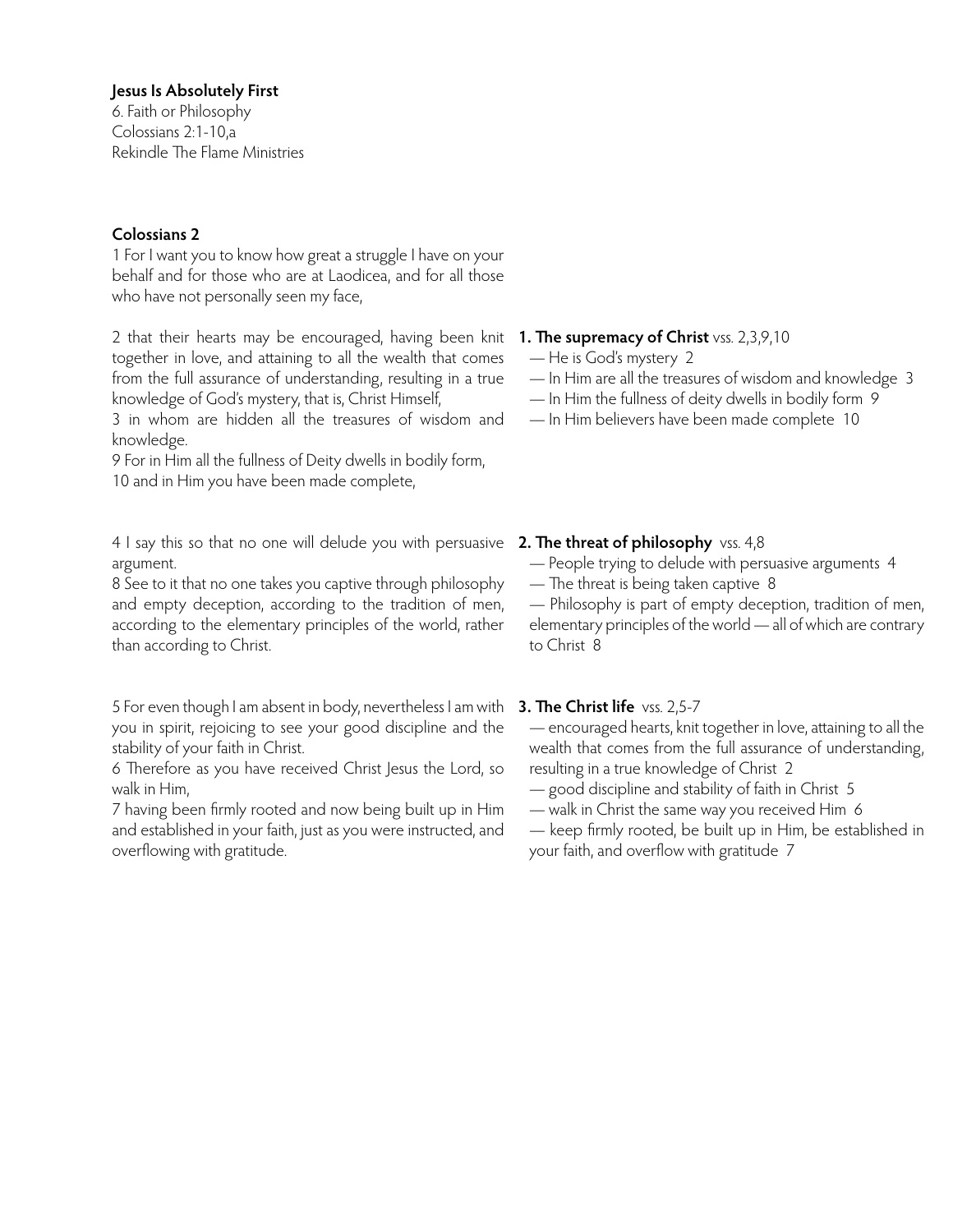7. Faith's Strength Colossians 2:11-15 Rekindle The Flame Ministries

#### **Colossians 2**

10,b and He is the head over all rule and authority;

11 and in Him you were also circumcised with a circumcision made without hands, in the removal of the body of the flesh by the circumcision of Christ; 12 having been buried with Him in baptism, in which you were also raised up with Him through faith in the working of God, who raised Him from the dead. 13 When you were dead in your transgressions and the uncircumcision of your flesh, He made you alive together with Him,

having forgiven us all our transgressions,

14 having canceled out the certificate of debt consisting of decrees against us, which was hostile to us; and He has taken it out of the way, having nailed it to the cross.

15 When He had disarmed the rulers and authorities, He made a public display of them, having triumphed over them through Him.

#### **1. Rests in Christ** 10,b

— He is the head over all rule and authority 1 Corinthians 15:25-27 For He must reign until He has put all His enemies under His feet. The last enemy that will be abolished is death. For He has put all things in subjection under His feet. Hebrews 10:11-14 Every priest stands daily ministering and offering time after time the same sacrifices, which can never take away sins; but He, having offered one sacrifice for sins for all time, sat down at the right hand of God, waiting from that time onward until His enemies be made a foot stool for His feet. For by one offering He has perfected for all time those who are sanctified.

#### **2. Rests in our identity with Christ** 11-13b

— in Him we were spiritually circumcised 11

- it's the removal of the body of the flesh
- we are baptized into His burial 12
- baptized into His resurrection 12, 13b
- this when dead in transgressions 13a

#### **3. Rests in our complete forgiveness**  13c,14

— all our transgressions are included in the forgiveness 13c

— a certificate of death with decrees against

us that was hostile to us was cancelled 14

— He nailed all this indictment to His cross

#### **4. Rests in His complete victory** 15

— God personally disarmed all the rulers and authorities

1 Corinthians 2:6-8 Yet we do speak wisdom among those who are mature; a wisdom, however, not of this age nor of the rulers of this age, who are passing away; but we speak God's wisdom in a mystery, the hidden wisdom which God predestined before the ages to our glory; the wisdom which none of the rulers of this age has understood; for if they had understood it they would not have crucified the Lord of glory.

- God made a public display of them
- God triumphed over them through Jesus Christ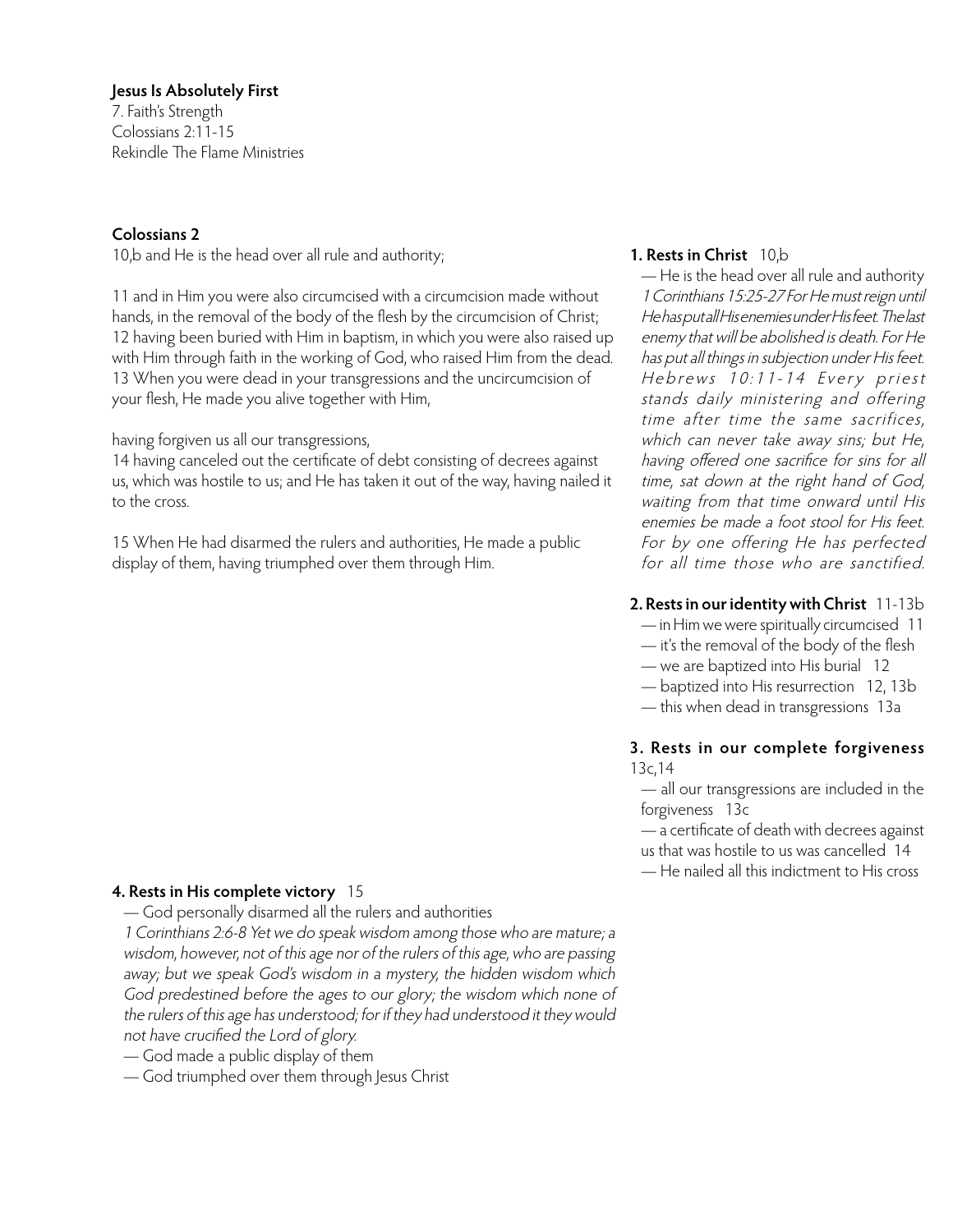8. Philosophy's Weakness Colossians 2:16-23 Rekindle The Flame Ministries

## **Colossians 2**

16 Therefore no one is to act as your judge in regard to food or drink or in respect to a festival or a new moon or a Sabbath day —

18 Let no one keep defrauding you of your prize by delighting in selfabasement and the worship of the angels, taking his stand on visions he has seen, inflated without cause by his fleshly mind,

17 things which are a mere shadow of what is to come; but the substance **2. It's elements are mere shadows of truth** belongs to Christ.

#### 19 and not holding fast to the head, from whom the entire body, being supplied and held together by the joints and ligaments, grows with a growth which is from God.

20 If you have died with Christ to the elementary principles of the world, why, as if you were living in the world, do you submit yourself to decrees, such as,

21 "Do not handle, do not taste, do not touch!"

22 (which all refer to things destined to perish with use) — in accordance with the commandments and teachings of men?

23 These are matters which have, to be sure, the appearance of wisdom in selfmade religion and self-abasement and severe treatment of the body, but are of no value against fleshly indulgence.

#### **1. It involves judging** vss. 16,18

— judging always relates to pride and control Romans 2:1

- judging is always a trap if you judge you'll be judged Matthew 7:1,2
- judging pertains to external performance
- judging has nothing to do with Jesus

John 3:17; 12:47

— if you accept the rules and join in you lose your prize vs. 18

## vs. 17

— God gave His Law to reveal Himself and bring people to Himself Galatians 3:18-25 — People turned the Law into religion and made its observance the test (Nehemiah's day)

— they should have loved the Law and let it bring them to God

— the elements of the Law all looked forward to the real thing

— the true substance is Christ

#### **3. It turns people away from Christ** vs. 19

— you can't do both legalism and Christ

— in Christ everyone makes a contribution to the whole body

— when the contribution is made God causes the body to grow

#### **4. It denies reality** vs. 20

- in Christ you are dead to legalism
- you are freed to live in freedom

— don't opt for subjection to worldly principles

- **5. It subjects people to pointless rules**  vss. 21-23
	- rules about actions and days
	- it all may look good, but it's a hollow sham
	- no real benefit is ever derived from
	- external performance Galatians 5:16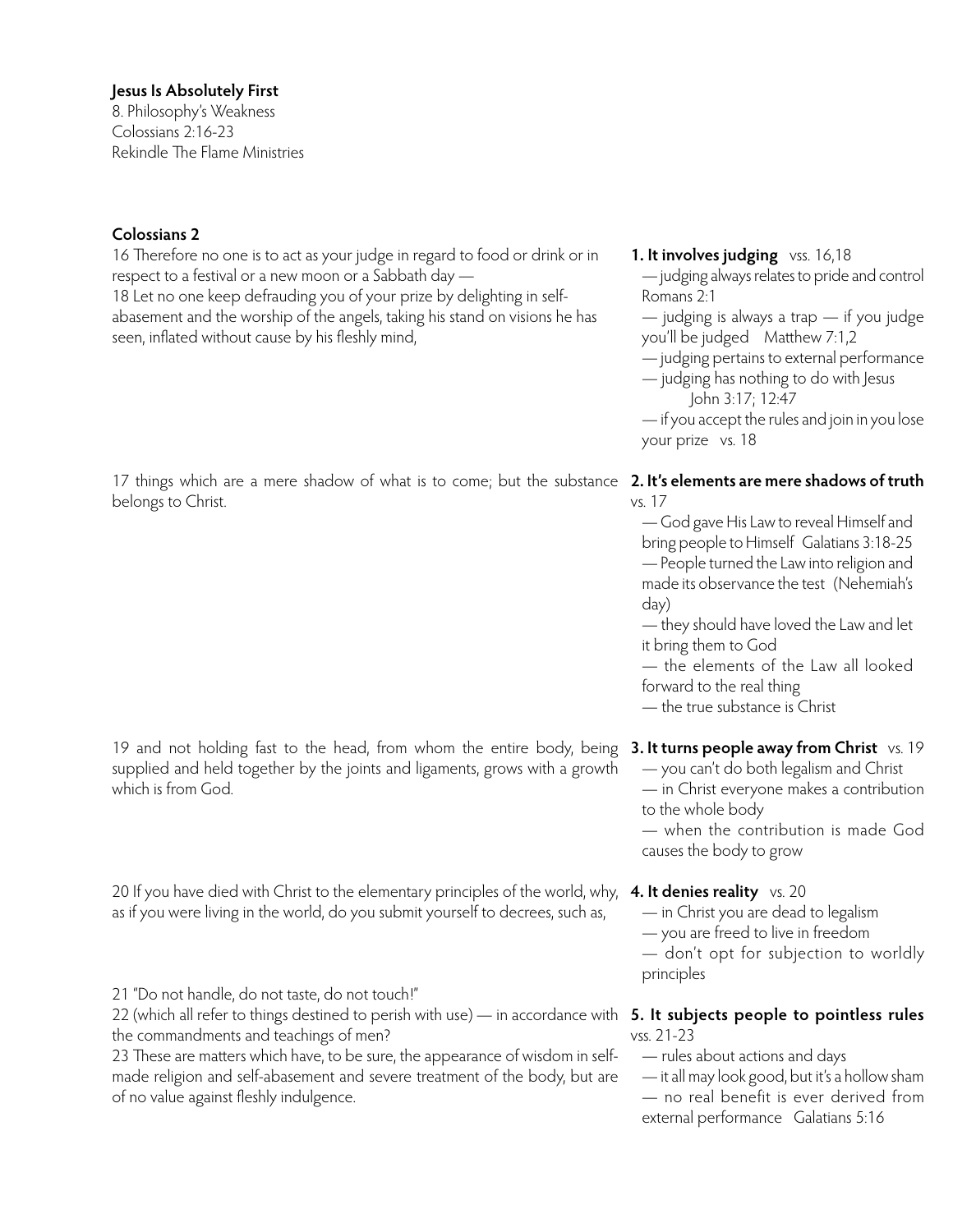9. Christ Our Life Colossians 3:1-4 Rekindle The Flame Ministries

1 Therefore if you have been raised up with Christ, keep seeking the things **1. Identifying with His cross** vss. 1a,3 above, where Christ is, seated at the right hand of God.

3 For you have died and your life is hidden with Christ in God.

- 
- since you have been raised (resurrection)
- you have died with Jesus (death & burial)
- your life is hidden with Christ in God

2 Set your mind on the things above, not on the things that are on earth.

- **2. Identifying with His values** vss.1b,2
	- habitually keep seeking heavenly things
	- set your mind on heavenly things
- this is where Christ is
- do not allow focus on earthly things

4 When Christ, who is our life, is revealed, then you also will be revealed with **3. Identifying with His revealing** vs. 4 Him in glory.

- Christ IS your life now

- when He is revealed, you'll be revealed with Him

- this is the culmination of redemption man is one with God because of Christ

phaneroo — make apparent, show openly Colossians 3:4

epipháneia — appearing, manifestation, brightness 1 Timothy 6:14 - 1st Advent

apokálupsis — reveal, uncover — also reveal the interpretation of the object 1 Peter 1:7 - 2nd Advent — much more glorious than epiphaneia

parousía — coming, presence 2 Thessalonians 2<sup>-1</sup>

doxa — glory, therefore, is the true apprehension of God or things. The glory of God must mean His unchanging essence.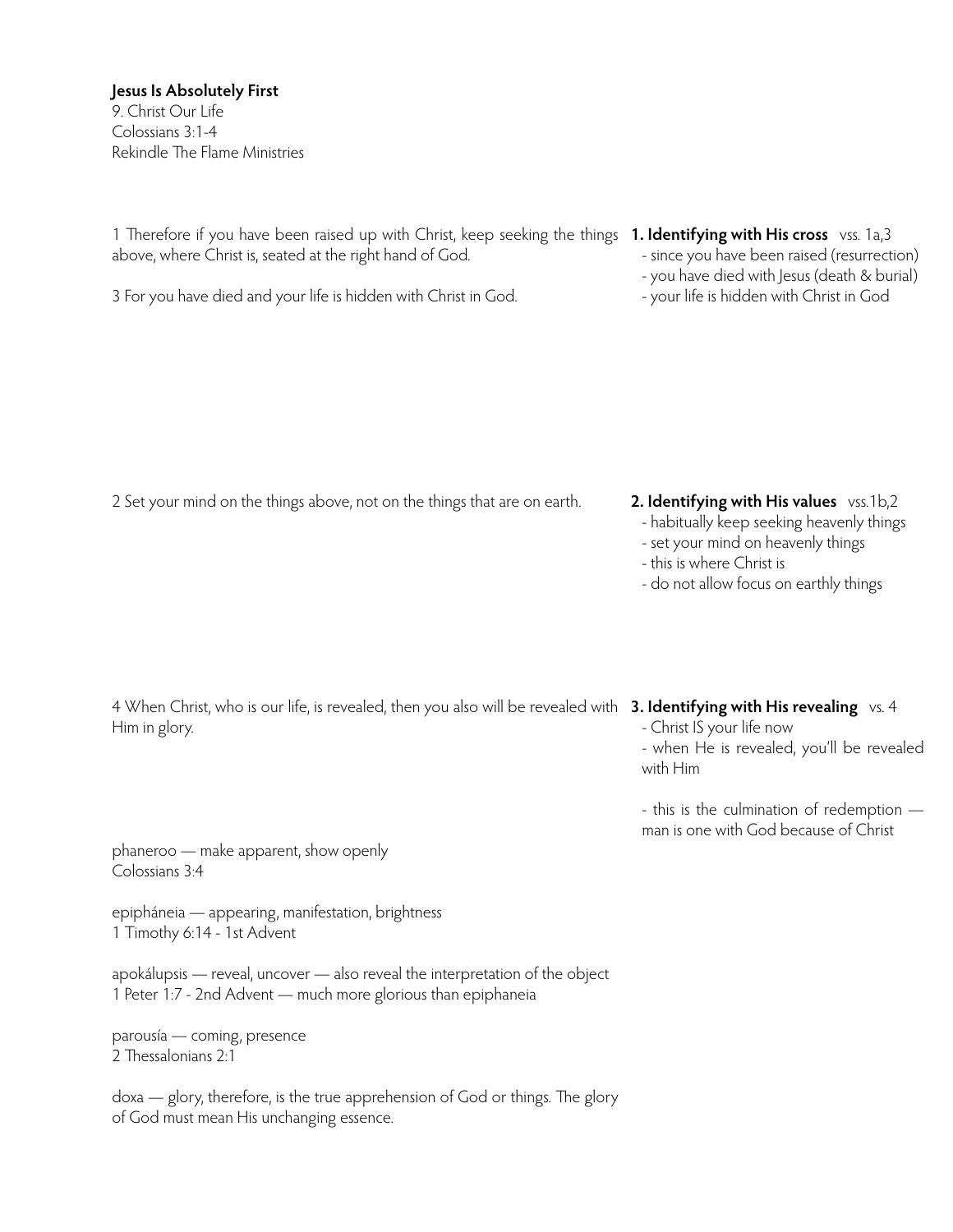10. Matters of Life and Death Colossians 3:5-7 Rekindle The Flame Ministries

#### **Colossians 3**

5 Therefore consider the members of your earthly body as dead to immorality, impurity, passion, evil desire, and greed, which amounts to idolatry.

#### **1. Kill off the old evil desires** vs. 5

- immorality — fornication, lewdness, or any sexual sin

- impurity — moral uncleanness, lewdness - passion - sensual appetite - these are lusts that dishonor those who indulge in them. This can be cultivated.

- evil desire - the unholy desires which are fixed on sensual objects like pleasures, profits, honors

- greed — idolatry

We need to get a far away from these things as possible, rather than staying as close without getting trapped.

6 For it is because of these things that the wrath of God will come upon the sons of disobedience,

## **2. It only makes sense** vss. 6,7

- these are the things that bring the wrath of God on people of disobedience

- these are the things God saved you out of

7 and in them you also once walked, when you were living in them.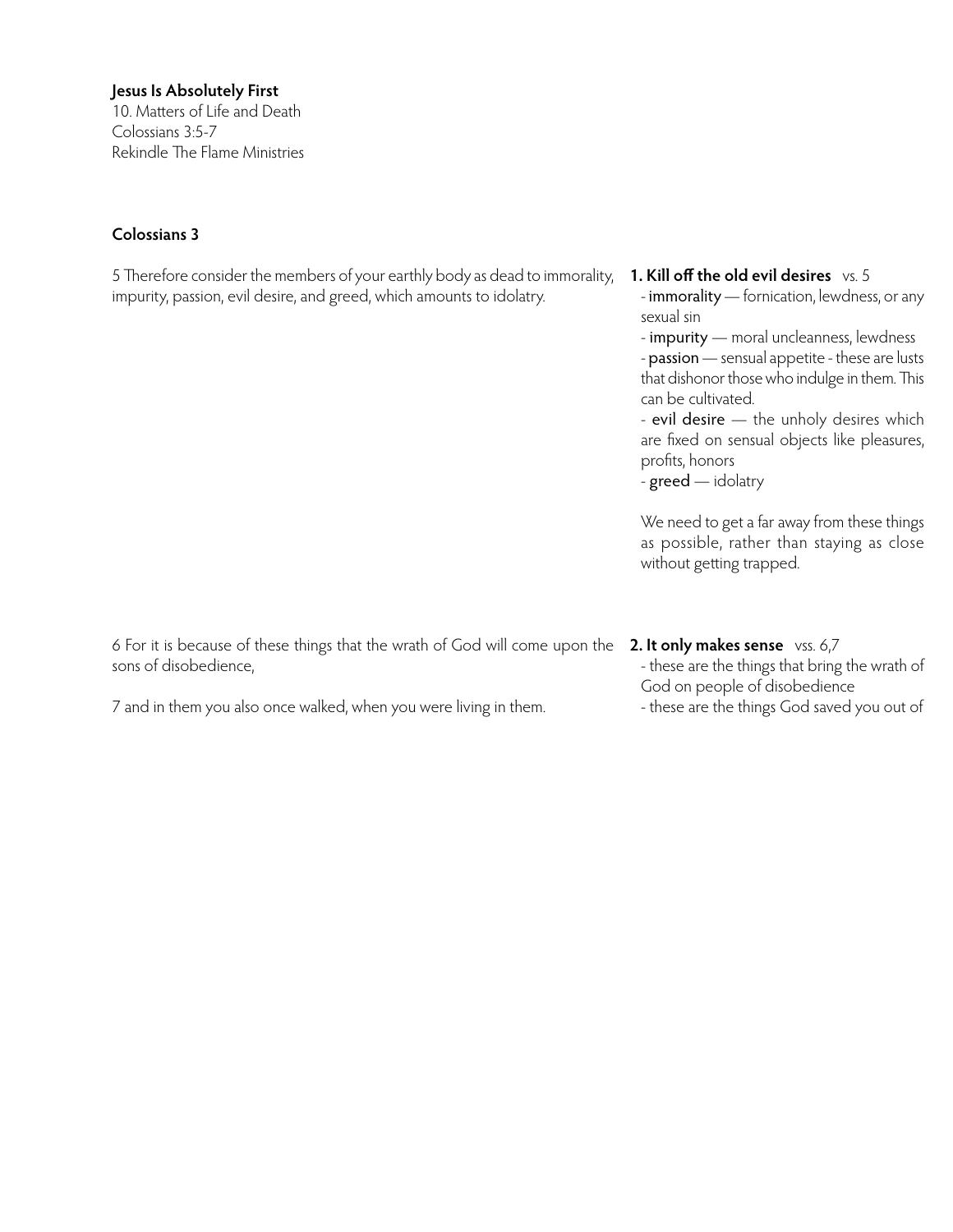#### **Romans 6**

1 What shall we say then? Are we to continue in sin so that grace may increase? 2 May it never be! How shall we who died to sin still live in it? 3 Or do you not know that all of us who have been baptized into Christ Jesus have been baptized into His death?

4 Therefore we have been buried with Him through baptism into death, so that as Christ was raised from the dead through the glory of the Father, so we too might walk in newness of life. 5 For if we have become united with Him in the likeness of His death, certainly we shall also be in the likeness of His resurrection, 6 knowing this, that our old self was crucified with Him, in order that our body of sin might be done away with, so that we would no longer be slaves to sin; 7 for he who has died is freed from sin.

8 Now if we have died with Christ, we believe that we shall also live with Him, 9 knowing that Christ, having been

raised from the dead, is never to die again; death no longer is master over Him. 10 For the death that He died, He died to sin once for all; but the life that He lives, He lives to God.

11 Even so consider yourselves to be dead to sin, but alive to God in Christ Jesus.

12 Therefore do not let sin reign in your mortal body so that you obey its lusts, 13 and do not go on presenting the members of your body to sin as instruments of unrighteousness; but present yourselves to God as those alive from the dead, and your members as instruments of righteousness to God.

14 For sin shall not be master over you, for you are not under law but under grace. 15 What then? Shall we sin because we are not under law but under grace? May it never be! 16 Do you not know that when you present yourselves to someone as slaves for obedience, you are slaves of the one whom you obey, either of sin resulting in death, or of obedience resulting in righteousness?

17 But thanks be to God that though you were slaves of sin, you became obedient from the heart to that form of teaching to which you were committed, 18 and having been freed from sin, you became slaves of righteousness.

19 I am speaking in human terms because of the weakness of your flesh. For just as you presented your members as slaves to impurity and to lawlessness, resulting in further lawlessness, so now present your members as slaves to righteousness, resulting in sanctification. 20 For when you were slaves of sin, you were free in regard to righteousness. 21 Therefore what benefit were you then deriving from the things of which you are now ashamed? For the outcome of those things is death. 22 But now having been freed from sin and enslaved to God, you derive your benefit, resulting in sanctification, and the outcome, eternal life.

23 For the wages of sin is death, but the free gift of God is eternal life in Christ Jesus our Lord.

#### **3. Sorting life and death** Romans 6:1-23

- 1. Bondage and defeat aren't necessary 1-3
- 2. A new life is available 4-7
- 3. Jesus makes it all possible 8-10
- 4. Possess your possessions 11

5. You decide who's going to control you 12,13

6. Don't cop out 14-16

7. Obedience means having a new master 17,18

8. Live the ever-increasing life cycle 19-22

9. Summary: sin means death — God's gift is eternal life 23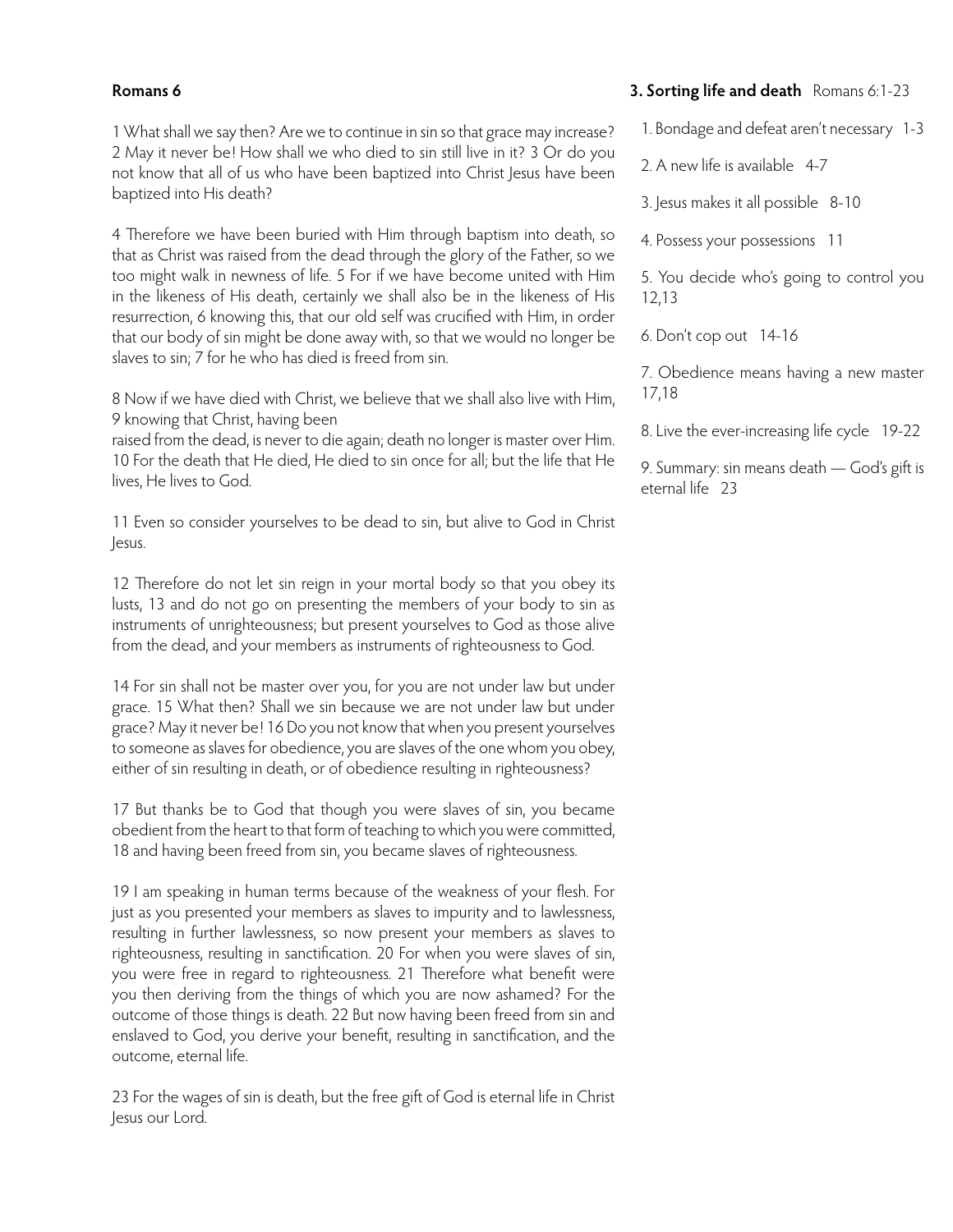11. Getting Along With God's Family Colossians 3:8-14 Rekindle The Flame Ministries

#### **Colossians 3**

8 But now you also, put them all aside: anger, wrath, malice, slander, and abusive speech from your mouth. 9 Do not lie to one another, since you laid aside the old self with its evil practices,

10 and have put on the new self who is being renewed to a true knowledge according to the image of the One who created him — 11 a renewal in which there is no distinction between Greek and Jew, circumcised and uncircumcised,

12 So, as those who have been chosen of God, holy and beloved, put on a

barbarian, Scythian, slave and freeman, but Christ is all, and in all.

heart of compassion, kindness, humility, gentleness and patience;

#### **1. Private preparation** vss. 8-12

- put some things off
	- anger
	- wrath

James 1:19 But everyone must be quick to hear, slow to speak and slow to anger; 20 for the anger of man does not achieve the righteousness of God.

- malice
- slander
- abusive speech
- the old man with his evil practices

- put some things on

- the new man with his renewal into
- true knowledge according to Christ
- heart of compassion
- kindness
- humility
- gentleness
- patience

9 Do not lie to one another, since you laid aside the old self with its evil **2. Public interaction** vss. 9,13,14 practices,

13 bearing with one another, and forgiving each other, whoever has a complaint against anyone; just as the Lord forgave you, so also should you.

14 Beyond all these things put on love, which is the perfect bond of unity.

- - don't lie to each other
	- bear with each other
	- forgive each other
	- wrap everything in love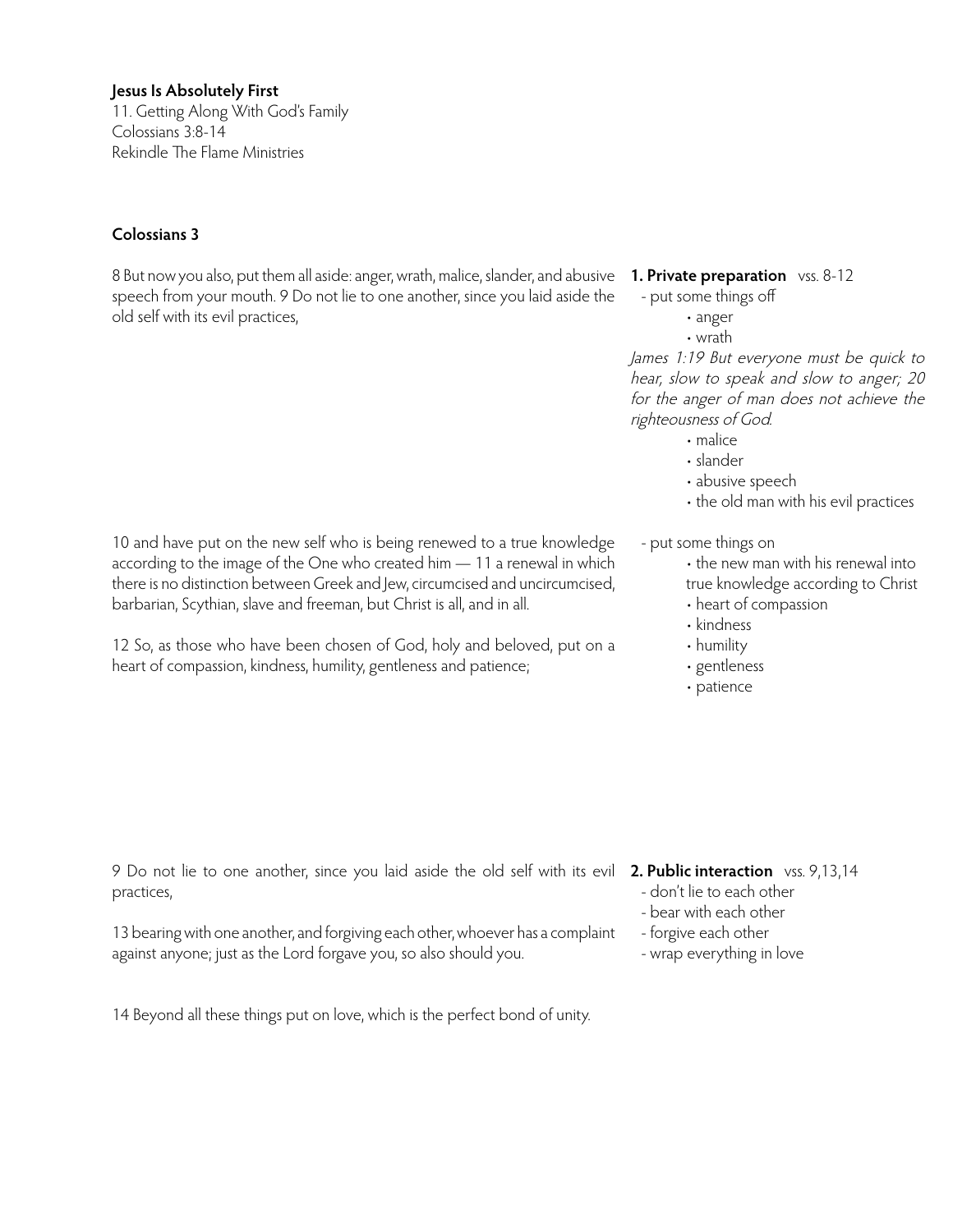**Jesus Is Absolutely First** 12. You Can Know God's Will Colossians 3:15-17 Rekindle The Flame Ministries

#### **Colossians 3**

15 Let the peace of Christ rule in your hearts, to which indeed you were called **1. Let the peace of Christ rule in your**  in one body; and be thankful.

Ephesians 5:17 So then do not be foolish, but understand what the will of the Lord is. 18 And do not get drunk with wine, for that is dissipation, but be filled with the Spirit, 19 speaking to one another in psalms and hymns and spiritual songs, singing and making melody with your heart to the Lord.

16 Let the word of Christ richly dwell within you, with all wisdom teaching and admonishing one another with psalms and hymns and spiritual songs, singing with thankfulness in your hearts to God.

Romans 12:1 Therefore I urge you, brethren, by the mercies of God, to present your bodies a living and holy sacrifice, acceptable to God, which is your spiritual service of worship. 2 And do not be conformed to this world, but be transformed by the renewing of your mind, so that you may prove what the will **4. Teach and admonish with all wisdom** of God is, that which is good and acceptable and perfect.

Hebrews 4:12 For the word of God is living and active and sharper than any two-edged sword, and piercing as far as the division of soul and spirit, of both joints and marrow, and able to judge the thoughts and intentions of the heart.

17 Whatever you do in word or deed, do all in the name of the Lord Jesus, giving thanks through Him to God the Father.

# **heart** vs. 15

- rule = umpire - your call related to the body of Christ Ephesians 5:17,18

**2. Be thankful** vs. 15 - the only attitude to have as you live in peace 1 Thessalonians 5:18

#### **3. Let the word of Christ richly dwell in you** vs. 16

- it wants to, so agree with it Romans 12:1,2 - it's an investment that takes great effort Hebrews 4:12

# vs. 16

- use psalms and hymns and spiritual songs to do it Ephesians 5:19

- this is going to say a lot about your music, isn't it?

#### **5. Sing with thanksgiving** vs. 16

- the right music plus the right teaching equals the right attitude

#### **6. Do everything you do in Jesus' name** vs. 17

- words and deeds endorsed by Him
- if you can't do it in Jesus' name don't do it
- all of it wrapped in thanksgiving to God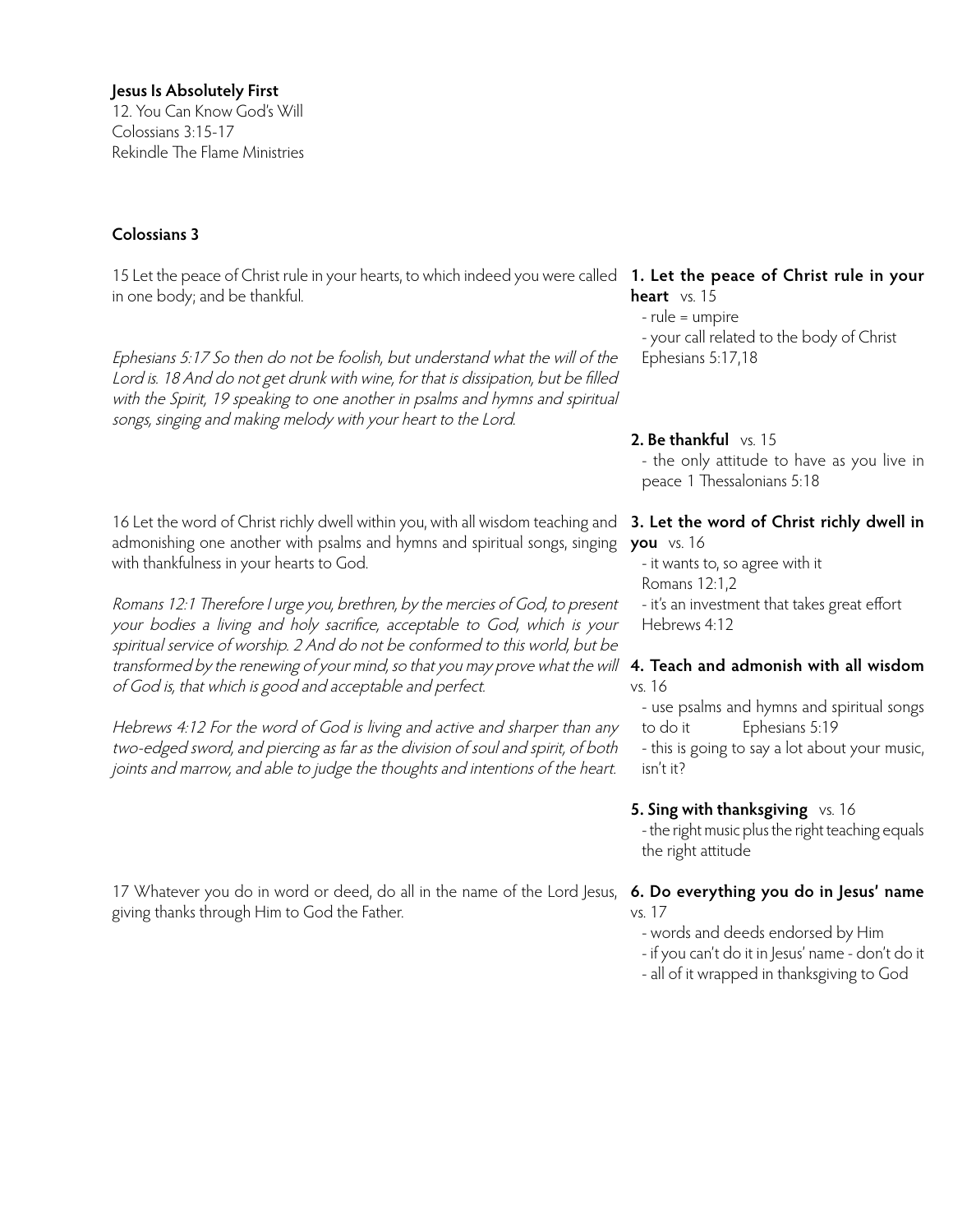# **Eight Steps to Total Intimacy In Marriage**

Rekindle The Flame Ministries



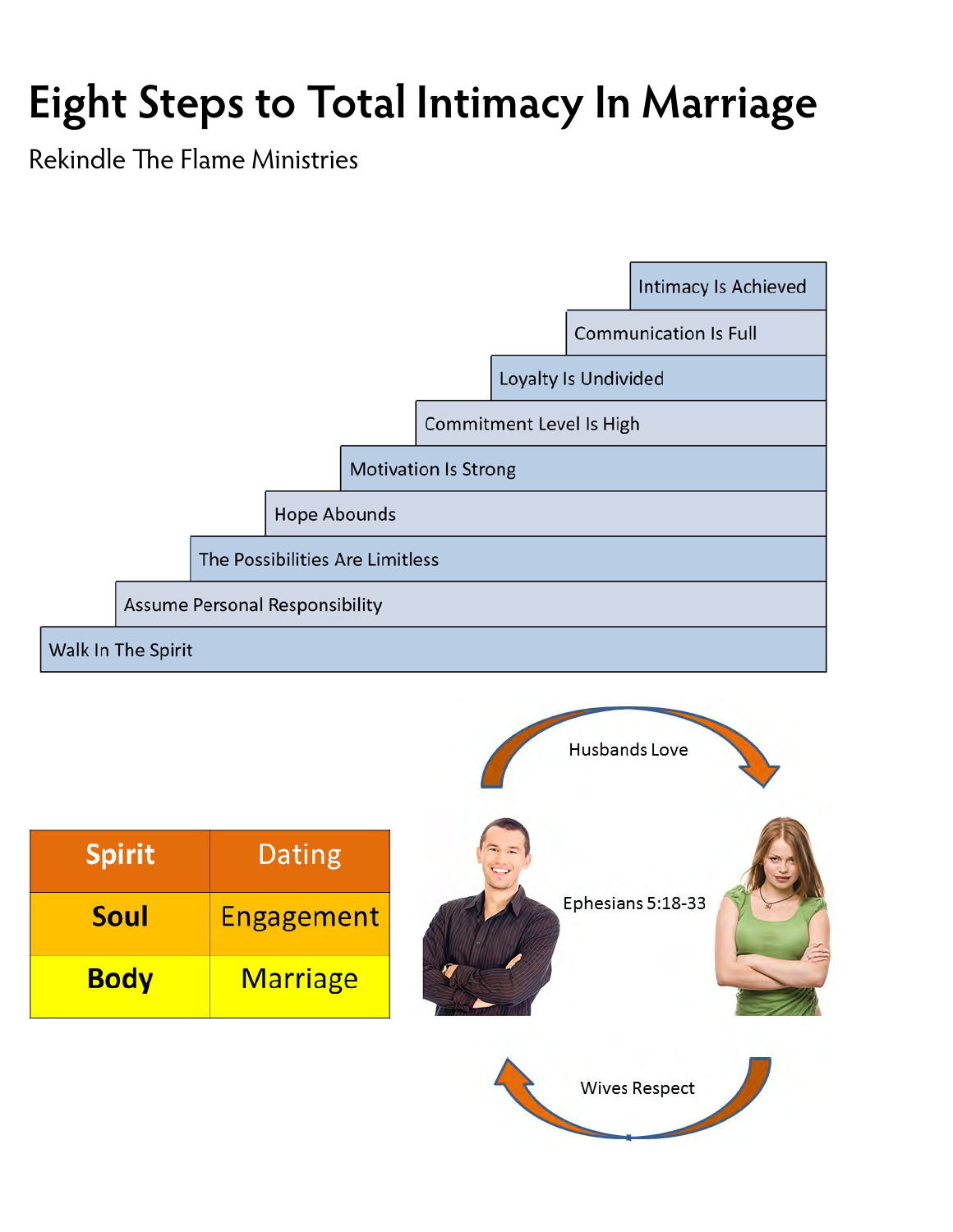13. Foundation for Total Intimacy In Marriage Colossians 3:18, 19 Rekindle The Flame Ministries

#### **Colossians 3**

18 Wives, be subject to your husbands, as is fitting in the Lord. 19 Husbands, love your wives and do not be embittered against them.



#### **Ephesians 5**

18 And do not get drunk with wine, for that is dissipation, but be filled with the Spirit, 19 speaking to one another in psalms and hymns and spiritual songs, singing and making melody with your heart to the Lord; 20 always giving thanks for all things in the name of our Lord Jesus Christ to God, even the Father; 21 and be subject to one another in the fear of Christ.

22 Wives, be subject to your own husbands, as to the Lord. 23 For the husband is the head of the wife, as Christ also is the head of the church, He Himself being the Savior of the body. 24 But as the church is subject to Christ, so also the wives ought to be to their husbands in everything.

25 Husbands, love your wives, just as Christ also loved the church and gave Himself up for her, 26 so that He might sanctify her, having cleansed her by the washing of water with the word, 27 that He might present to Himself the church in all her glory, having no spot or wrinkle or any such thing; but that she would be holy and blameless. 28 So husbands ought also to love their own wives as their own bodies. He who loves his own wife loves himself; 29 for no one ever hated his own flesh, but nourishes and cherishes it, just as Christ also does the church, 30 because we are members of His body. 31 FOR THIS REASON A MAN SHALL LEAVE HIS FATHER AND MOTHER AND SHALL BE JOINED TO HIS WIFE, AND THE TWO SHALL BECOME ONE FLESH. 32 This mystery is great; but I am speaking with reference to Christ and the church.

33 Nevertheless, each individual among you also is to love his own wife even as himself, and the wife must see to it that she respects her husband.

#### **Be Sure To Invite Jesus**

Years ago, when Johnny Carson was the host of The Tonight Show, he interviewed an eight-year-old boy. The young man was asked to appear because he had rescued two friends in a coalmine outside his hometown in West Virginia. As Johnny questioned the boy, it became apparent to him and the audience that the young man was a Christian. So Johnny asked him if he attended Sunday school. When the boy said he did Johnny inquired, "What are you learning in Sunday school?" "Last week," came his reply, "our lesson was about when Jesus went to a wedding and turned water into wine." The audience roared, but Johnny tried to keep a straight face. Then he said, "And what did you learn from that story?" The boy squirmed in his chair. It was apparent he hadn't thought about this. But suddenly he lifted up his face and said, "If you're going to have a wedding, make sure you invite Jesus!"

#### **1. Walking in the Spirit**

- Surrender to the Holy Spirit
- Ask Him to fill/control your soul
- Lay down your soul life
- See how your life now originates in spirit
- Maintain purity in dating and engagement
- Call on the Holy Spirit for ability to obey

#### **2. Assuming Personal Responsibility**

- The Love/Respect Cycle
- Wives submit or respect
	- Meek and Fearless inner person
- Husbands love
	- As Christ loved the church
	- Laid down His life
	- Protect her purity
	- Put wife ahead of his birth family
	- As he loves himself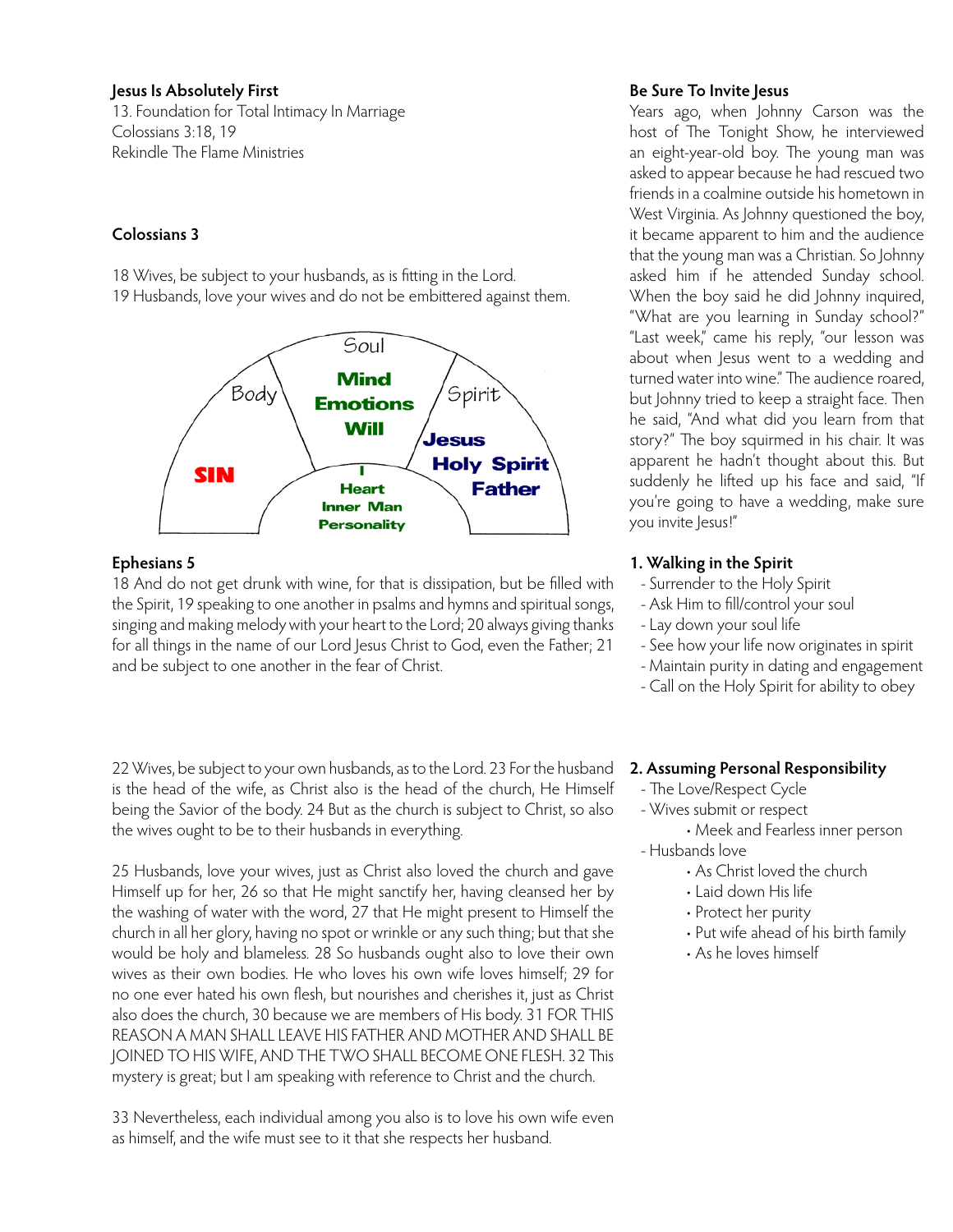14. 3 Keys to Maintaining Total Intimacy In Marriage Colossians 3:18, 19 Rekindle The Flame Ministries

18 Wives, be subject to your husbands, as is fitting in the Lord. 19 Husbands, love your wives and do not be embittered against them.

#### **1. Guard Your Heart**

- Be faithful in the Word Proverbs 4:20-27
- Watch your speech Ephesians 4:29-31
- Watch your eyes Job 31:1 & Matthew 5:27,28 & 1 Thessalonians 4:3-7
- Watch your path no casual time with someone
- Watch out for distractions anything that compromises intimacy

#### **2. Don't Get Bitter**

- Put your hope in God and expectations only on Him Psalm 62:5-8
- Pour out your pain and struggles to Him
- Put forgiveness in the place of bitterness Ephesians 4:32
- Colossians 3:19 Husbands, love your wives and do not be embittered against them.

#### **3. Communicate**

4 Keys:

- 1. 5 Commitments
	- to Christ
	- to Church
	- to each other
	- to kindness
	- to forgiveness
- 2. Loyalty
- 3. Hope
- 4. Motivation
	- Wrapped in Acceptance & Respect Romans 1:11,2 & 15:5-7
	- Respect is expressed by:
		- Listening
		- .• Taking time
		- Admitting mistakes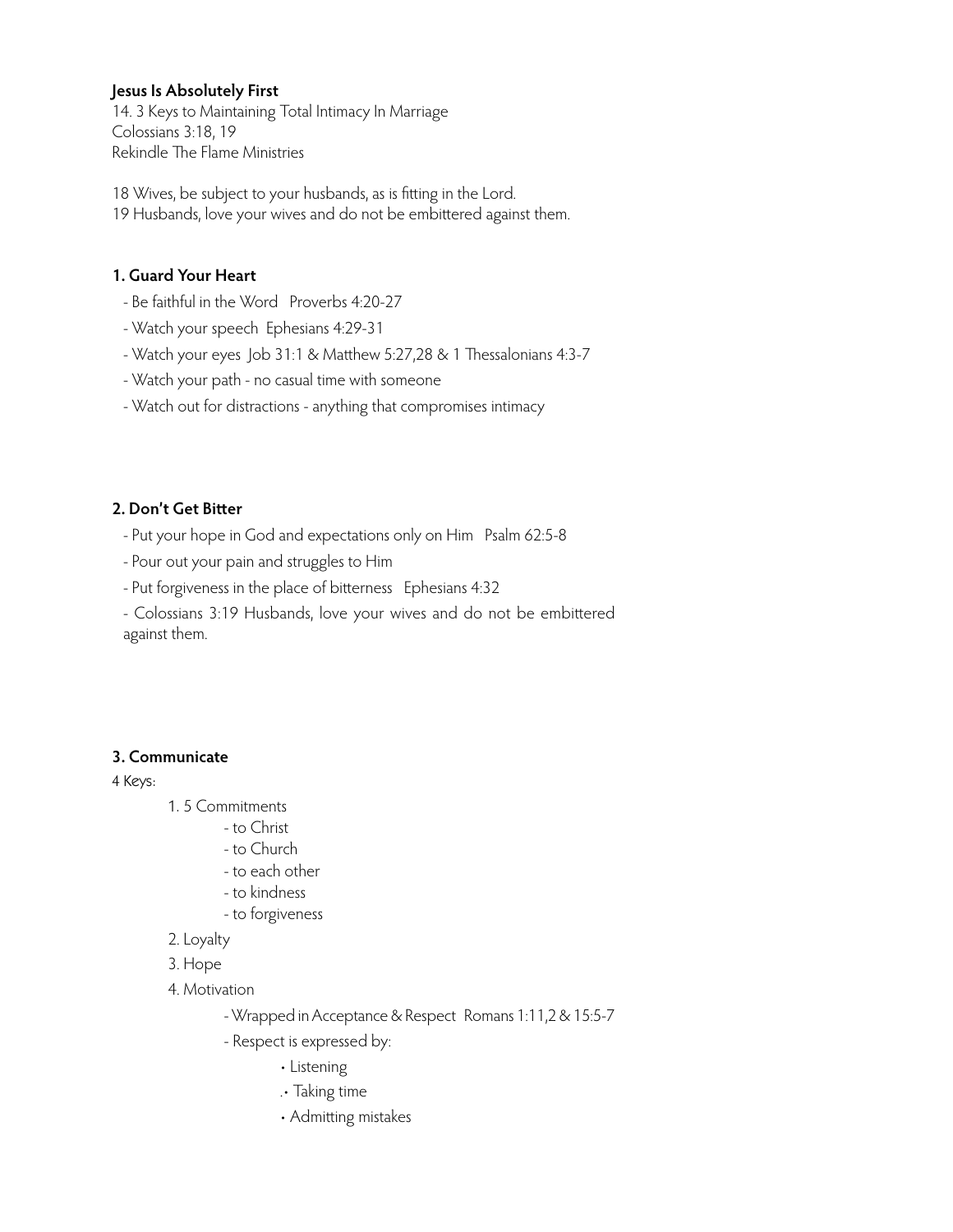**Proverbs 4**:20 My son, give attention to my words; incline your ear to my sayings. 21 Do not let them depart from your sight; keep them in th midst of your heart. 22 For they are life to those who find them, and health to all their whole body. 23 Watch over your heart with all diligence, for from it flow the springs of life. 24 Put away from you a deceitful mouth, and put devious lips far from you. 25 Let your eyes look directly ahead, and let your gaze be fixed straight in front of you. 26 Watch the path of your feet, and all your ways will be established. 27 Do not turn to the right nor to the left; turn your foot from evil.

**Ephesians 4**:29 Let no unwholesome word proceed from your mouth, but only such a word as is good for edification according to the need of the moment, so that it will give grace to those who hear. 30 And do not grieve the Holy Spirit of God, by whom you were sealed for the day of redemption. 31 Let all bitterness and wrath and anger and clamor and slander be put away from you, along with all malice.

**Job 31**:1 I have made a covenant with my eyes; how then could I gaze (lustfully) at a virgin?

**Matthew 5**:27 "You have heard that it was said, 'You shall not commit adultery'; 28 but I say to you, that everyone who looks on a woman to lust for her has committed adultery with her already in his heart."

**1Thessalonians 4**:3 For this is the will of God, your sanctification; that is, that you abstain from sexual immorality; 4 that each of you know how to possess his own vessel in sanctification and honor, 5 not in lustful passion, like the Gentiles who do not know God; 6 and that no man transgress and defraud his brother in the matter because the Lord is the avenger in all these things, just as we also told you before and solemnly warned you. 7 For God has not called us for the purpose of impurity, but in sanctification.

**Psalm 62**:5 My soul, wait in silence for God only, for my hope is from Him. 6 He only is my rock and my salvation, my stronghold; I shall not be shaken. 7 On God my salvation and my glory rest; the rock of my strength, my refuge is in God. 8 Trust in Him at all times, O people; pour out your heart before Him; God is a refuge for us. Selah.

**Ephesians 4**:32 And be kind to one another, tender-hearted, forgiving each other, just as God in Christ also has forgiven you.

Romans 1:11 For I long to see you so that I may impart some spiritual gift to you, that you may be established; 12 that is, that I may be encouraged together with you while among you, each of us by the other's faith, both yours and mine.

**Romans 15**:5 Now may the God who gives perseverance and encouragement grant you to be of the same mind with one another according to Christ Jesus, 6 so that with one accord you may with one voice glorify the God and Father of our Lord Jesus Christ. 7 Therefore, accept one another, just as Christ also accepted us to the glory of God.

**Ephesians 5**:25 Husbands, love your wives, just as Christ also loved the church and gave Himself up for her, 26 so that He might sanctify her, having cleansed her by the washing of water with the word, 27 that He might present to Himself the church in all her glory, having no spot or wrinkle or any such thing; but that she would be holy and blameless. 28 So husbands ought also to love their own wives as their own bodies. He who loves his own wife loves himself; 29 for no one ever hated his own flesh, but nourishes and cherishes it, just as Christ also does the church, 30 because we are members of His body. 31 For this reason a man shall leave his father and mother and shall be joined to his wife, and the two shall become one flesh. 32 This mystery is great; but I am speaking with reference to Christ and the church. 33 Nevertheless, each individual among you also is to love his own wife even as himself, and the wife must see to it that she respects her husband.

**1 Peter 3**:1 In the same way, you wives, be submissive to your own husbands so that even if any of them are disobedient to the word, they may be won without a word by the behavior of their wives, 2 as they observe your chaste and respectful behavior. 3 Your adornment must not be merely external--braiding the hair, and wearing gold jewelry, or putting on dresses; 4 but let it be the hidden person of the heart, with the imperishable quality of a gentle and quiet spirit, which is precious in the sight of God. 5 For in this way in former times the holy women also, who hoped in God, used to adorn themselves, being submissive to their own husbands; 6 just as Sarah obeyed Abraham, calling him lord, and you have become her children if you do what is right without being frightened by any fear. 7 You husbands in the same way, live with your wives in an understanding way, as with someone weaker, since she is a woman; and show her honor as a fellow heir of the grace of life, so that your prayers will not be hindered.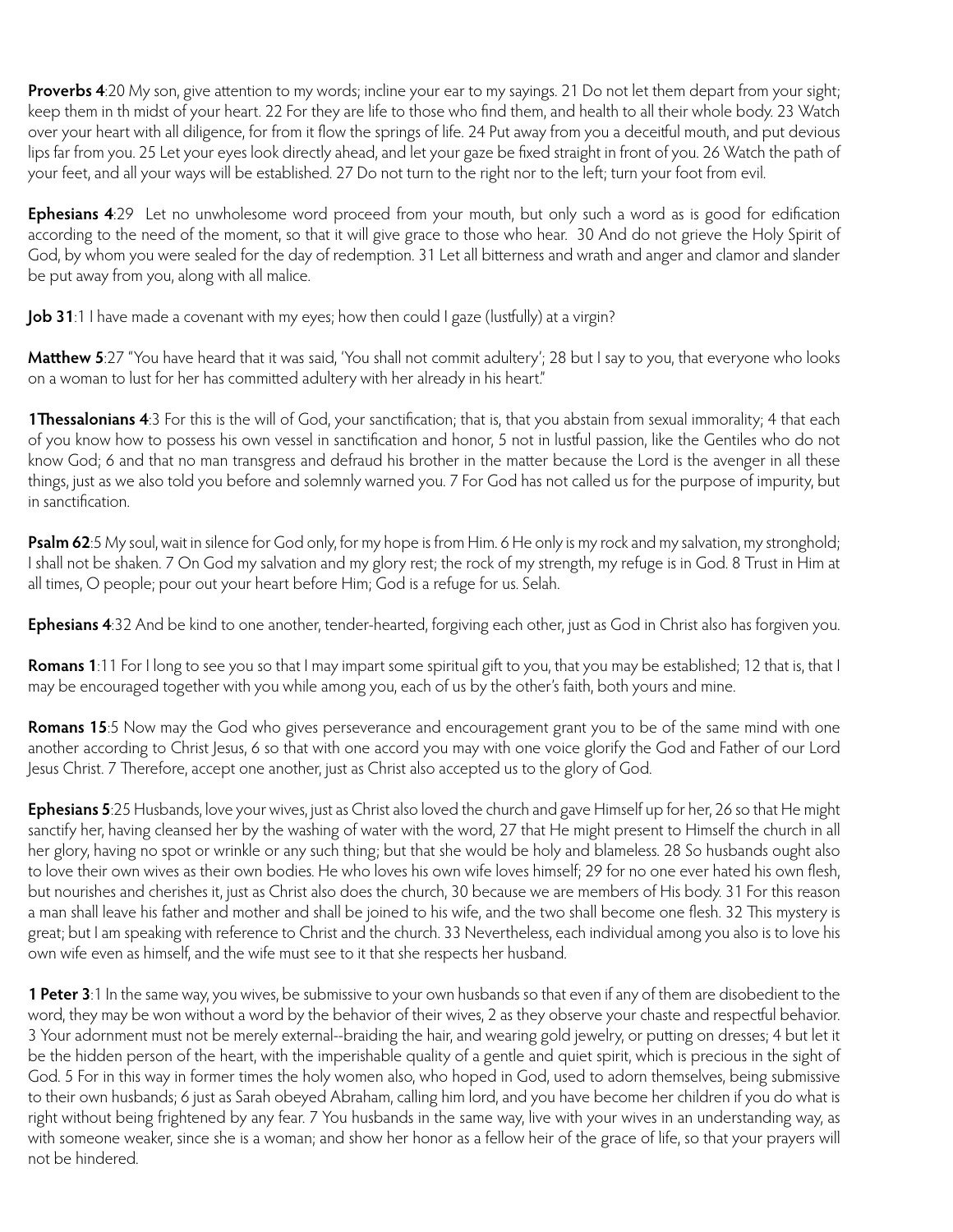15. Godly Children Colossians 3:20, 21 Rekindle The Flame Ministries

#### **Colossians 3**

20 Children, be obedient to your parents in all things, for this is well-pleasing to the Lord.

21 Fathers, do not exasperate your children, so that they will not lose heart.

#### **1. God gave you your family because He loves you Psalm 139:13-16**

- you have a book in heaven
- you have DNA plus your days are planned
- don't compare
- surrender to God grace vs. bitterness
- thank God for His love and creativity

#### **2. Your parents are tools in God's hands to shape you into a beautiful gem Malachi 3:16,17**

- God is in the jewel making business
- heat and pressure make the best diamonds
- be obedient, it pleases God
- receive the Word
- Proverbs every day
- COOPERATE

#### **3. Find every way you can to honor and obey your parents and do it Exodus 20:12**

Exodus 20:12 Honor your father and your mother, that your days may be prolonged in the land which the Lord your God gives you.

Ephesians 6:1 Children, obey your parents in the Lord, for this is right. 2 "Honor your father and mother," which is the first commandment with promise: 3 that it may be well with you and you may live long on the earth.

Psalm139:13 For you formed my inward parts; you knitted me together in my mother's womb. 14 I praise you, for I am fearfully and wonderfully made. Wonderful are your works; my soul knows it very well. 15 My frame was not hidden from you, when I was being made in secret, intricately woven in the depths of the earth. 16 Your eyes saw my unformed substance; in your book were written, every one of them, the days that were formed for me, when as yet there were none of them.

2 Corinthians 10:12 For we are not bold to class or compare ourselves with some of those who commend themselves; but when they measure themselves by themselves and compare themselves with themselves, they are without understanding.

Hebrews 12:15 See to it that no one comes short of the grace of God; that no root of bitterness springing up causes trouble, and by it many be defiled; 16 that there be no immoral or godless person like Esau, who sold his own birthright for a single meal. 17 For you know that even afterwards, when he desired to inherit the blessing, he was rejected, for he found no place for repentance, though he sought for it with tears.

Malachi 3:16 Then those who feared the LORD spoke to one another, and the LORD listened and heard them; so a book of remembrance was written before Him for those who fear the LORD and who meditate on His name. 17 "They shall be Mine," says the LORD of hosts, "On the day that I make them My jewels. and I will spare them as a man spares his own son who serves him." (NKJV)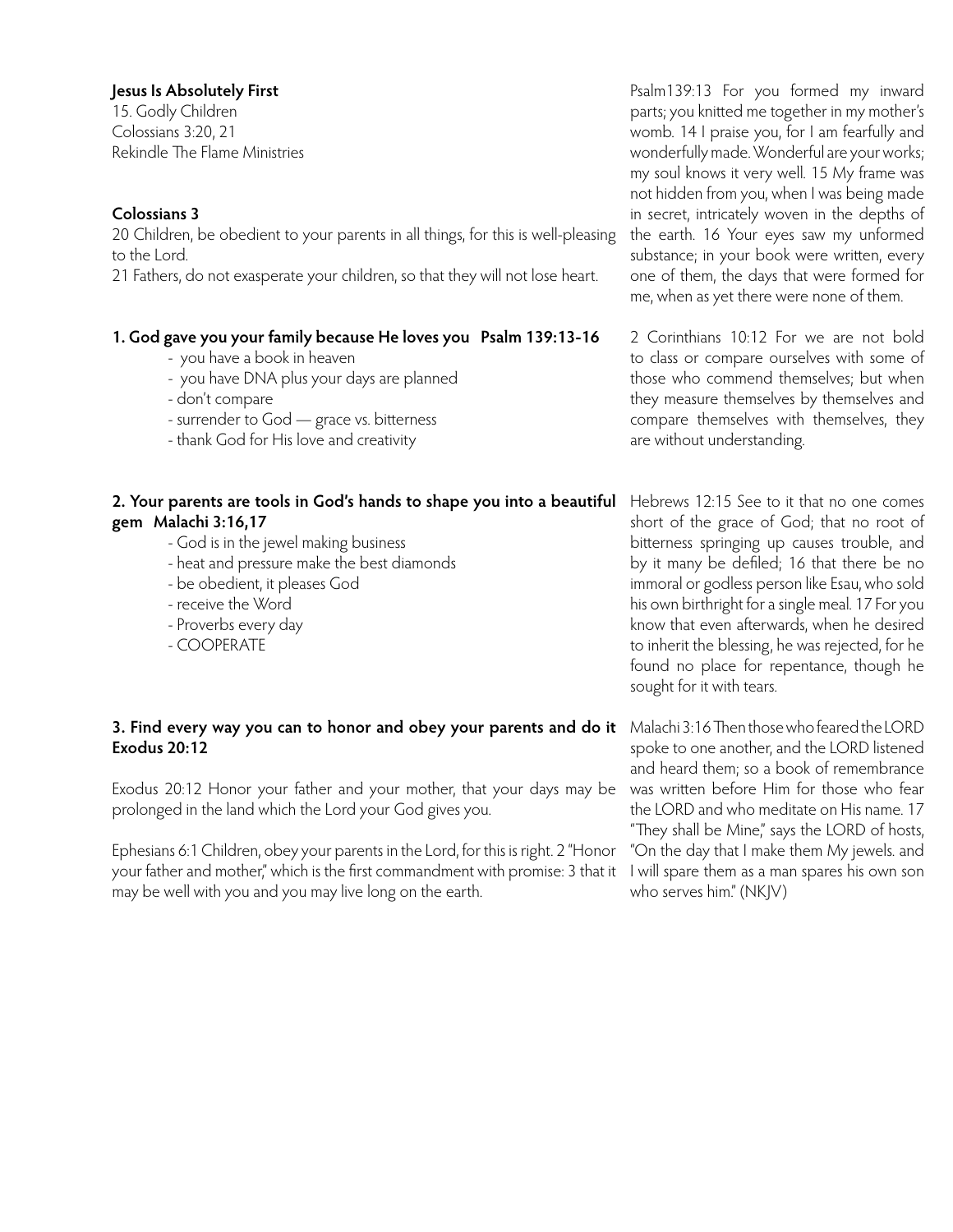#### **Proverbs**

- 12:1 Whoever loves discipline loves knowledge, but he who hates reproof is stupid.
- 13:18 Poverty and shame will come to him who neglects discipline, but he who regards reproof will be honored.
- 13:24 He who withholds his rod hates his son, but he who loves him disciplines him diligently.
- 19:18 Discipline your son while there is hope, and do not desire his death.
- 22:6 Train up a child in the way he should go, even when he is old he will not depart from it.
- 22:15 Foolishness is bound up in the heart of a child; the rod of discipline will remove it far from him.
- 23:13 Do not hold back discipline from the child, although you strike him with the rod, he will not die.
- 23:14 You shall strike him with the rod and rescue his soul from Sheol.
- 29:15 The rod and reproof give wisdom, but a child who gets his own way brings shame to his mother.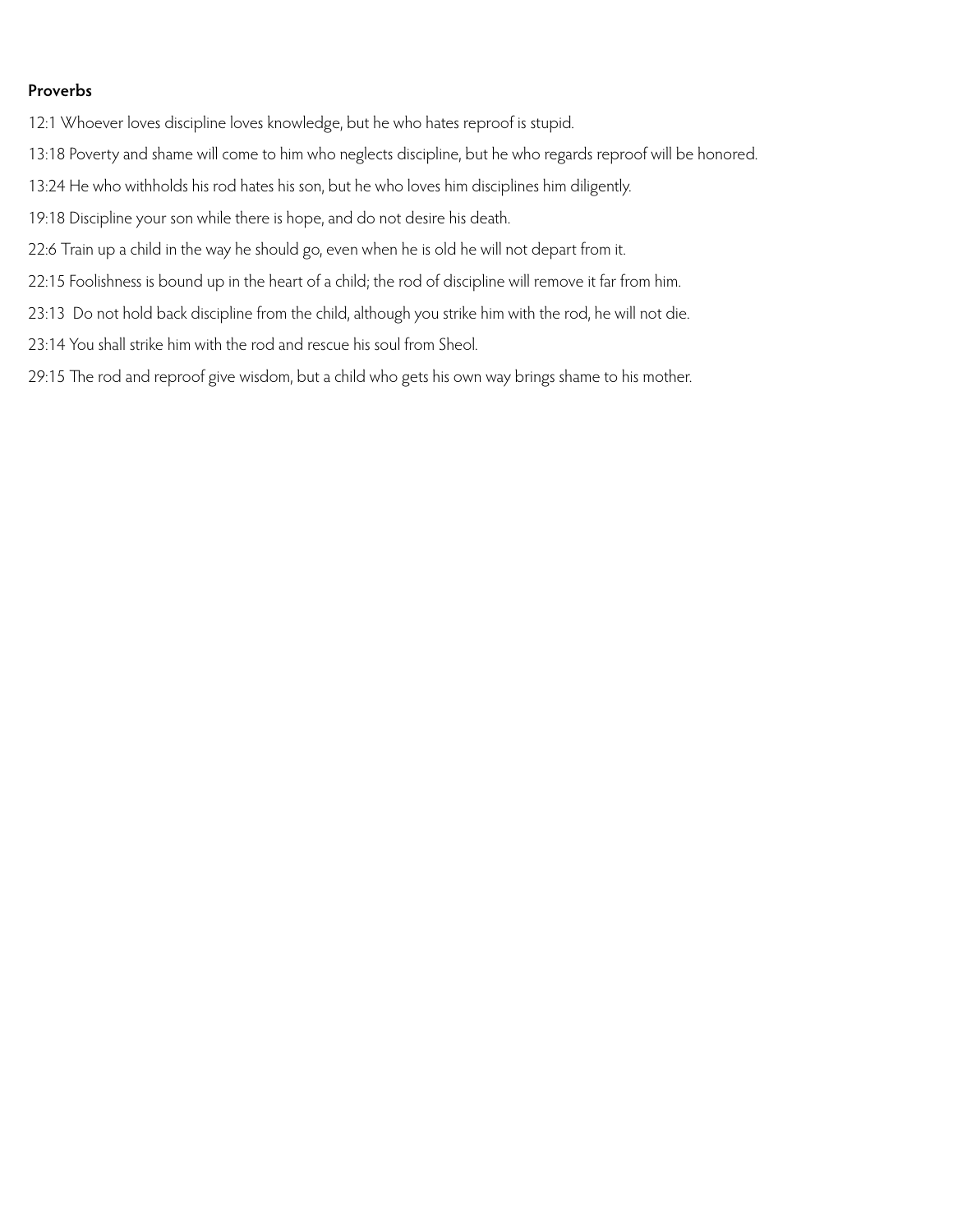16. Godly Parenting Colossians 3:20, 21 Rekindle The Flame Ministries

## **Colossians 3**

20 Children, be obedient to your parents in all things, for this is well-pleasing to the Lord.

21 Fathers, do not exasperate your children, so that they will not lose heart.

## **1. Determine your purpose** Colossians 1:28,29

• that my children may know God and walk with Him for life

## **2. Determine your goals**

- 0-6 capture the will
- 7-12 build character
- 13-18 independent dependence on Christ

## **3. Understand authority issues**

- the greatest gift of a true education is learning the ability to joyfully accept "NO" Proverbs 12:1, 13:18
	- power based compliance
	- position based obedience
	- -expertise based conformity

## **4. Balance love and control**

- •be a model Ephesians 6:1-4
	- always bless your children
	- clearly state the rules
	- clearly state the consequences
	- the place for corporal correction Proverbs verses
	- always carry out the consequences
	- always make a way back

#### **5. Discipline God's way** Hebrews 12:5-11

- for correction, not punishment vs. 5
- to prove love vs. 6
- to prove relationship vss. 7,8
- for the good of the child vss.9,10
	- no fear no anger
- to bring the child from point A to point B vs. 11

#### **6. The basics**

- completely rely on Jesus
- walk in the Spirit
- keep your marriage first
- keep the big picture
- bless your children
- be committed to Church

Colossians 3:21 Fathers, do not provoke or irritate or fret your children [do not be hard on them or harass them], lest they become discouraged and sullen and morose and feel inferior and frustrated. [Do not break their spirit.] (AMP)

Colossians 1:28 We proclaim Him, admonishing every man and teaching every man with all wisdom, so that we may present every man complete in Christ. 29 For this purpose also I labor, striving according to His power, which mightily works within me.

Ephesians 6:1 Children, obey your parents in the Lord, for this is right. 2 Honor your father and mother (which is the first commandment with a promise), 3 so that it may be well with you, and that you may live long on the earth. 4 Fathers, do not provoke your children to anger, but bring them up in the discipline and instruction of the Lord.

Hebrews 12:5 And you have forgotten the exhortation which is addressed to you as sons, "My son, do not regard lightly the discipline of the Lord, nor faint when you are reproved by Him; 6 for those whom the Lord loves He disciplines, and He scourges every son whome He receives." 7 It is for discipline that you endure; God deals with you as with sons; for what son is there whom his father does not discipline? 8 But if you are without discipline, of which all have become partakers, then you are illegitimate children and not sons. 9 Furthermore, we had earthly fathers to discipline us, and we respected them; shall we not much rather be subject to the Father of spirits, and live? 10 For they disciplined us for a short time as seemed best to them, but He disciplines us for our good, so that we may share His holiness. 11 All discipline for the moment seems not to be joyful, but sorrowful; yet to those who have been trained by it, afterwards it yields the peaceful fruit of righteousness.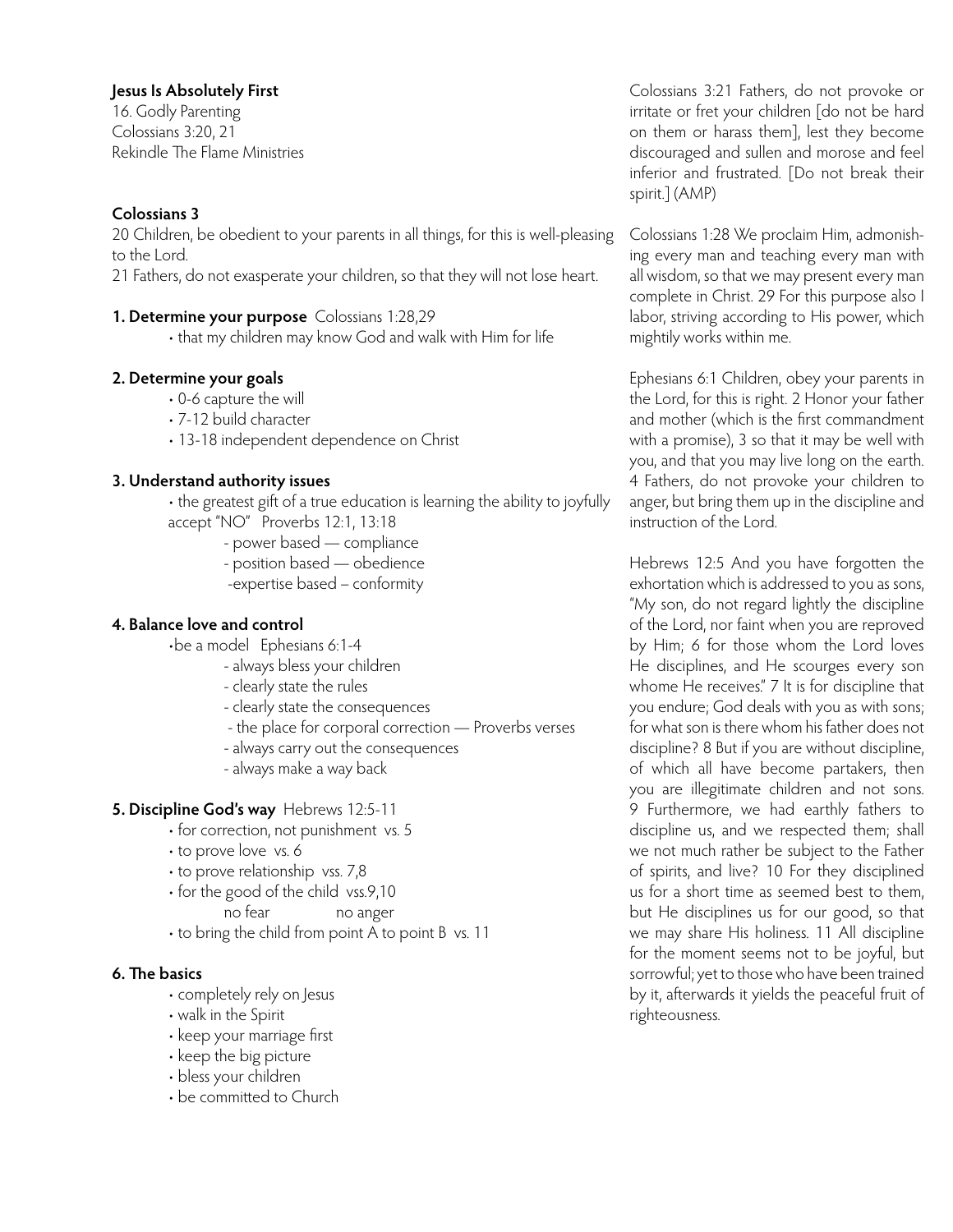17. Jesus On The Job Colossians 3:22-4:1 Rekindle The Flame Ministries

is the Lord Christ whom you serve.

#### **Colossians 3**

22 Slaves, in all things obey those who are your masters on earth, not with **1. Perspective** 22 external service, as those who merely please men, but with sincerity of heart, - command: totally obey fearing the Lord.

in all things not merely external but with a sincere heart - reason: because you fear the Lord reverence for Him yields this sincere expression of devotion to Him

23 Whatever you do, do your work heartily, as for the Lord rather than for men, **2. Performance** 23,24

24 knowing that from the Lord you will receive the reward of the inheritance. It - command: do every bit of your work heartily

- reason: it's for the Lord not for men

- assurance: you will receive the reward of the inheritance

- reason: you are serving the Lord Christ

**3. Protection** 25,4:1

- anyone who does wrong will receive the

appropriate consequences

- there will be no partiality

-command: bosses, deal in justice and fairness

- reason: you have a Boss in heaven

25 For he who does wrong will receive the consequences of the wrong which he has done, and that without partiality.

4:1 Masters, grant to your slaves justice and fairness, knowing that you too have a Master in heaven.

The sign in the store window read: NO HELP WANTED. As two men passed by, one said to the other, "You should apply — you'd be great."

1 Corinthians 15:58 Therefore, my beloved brethren, be steadfast, immovable, always abounding in the work of the Lord, knowing that your toil is not in vain in the Lord.

John 6:27 "Do not work for the food which perishes, but for the food which endures to eternal life, which the Son of Man will give to you, for on Him the Father, God, has set His seal." 28 Therefore they said to Him, "What shall we do, so that we may work the works of God?" 29 Jesus answered and said to them, "This is the work of God, that you believe in Him whom He has sent."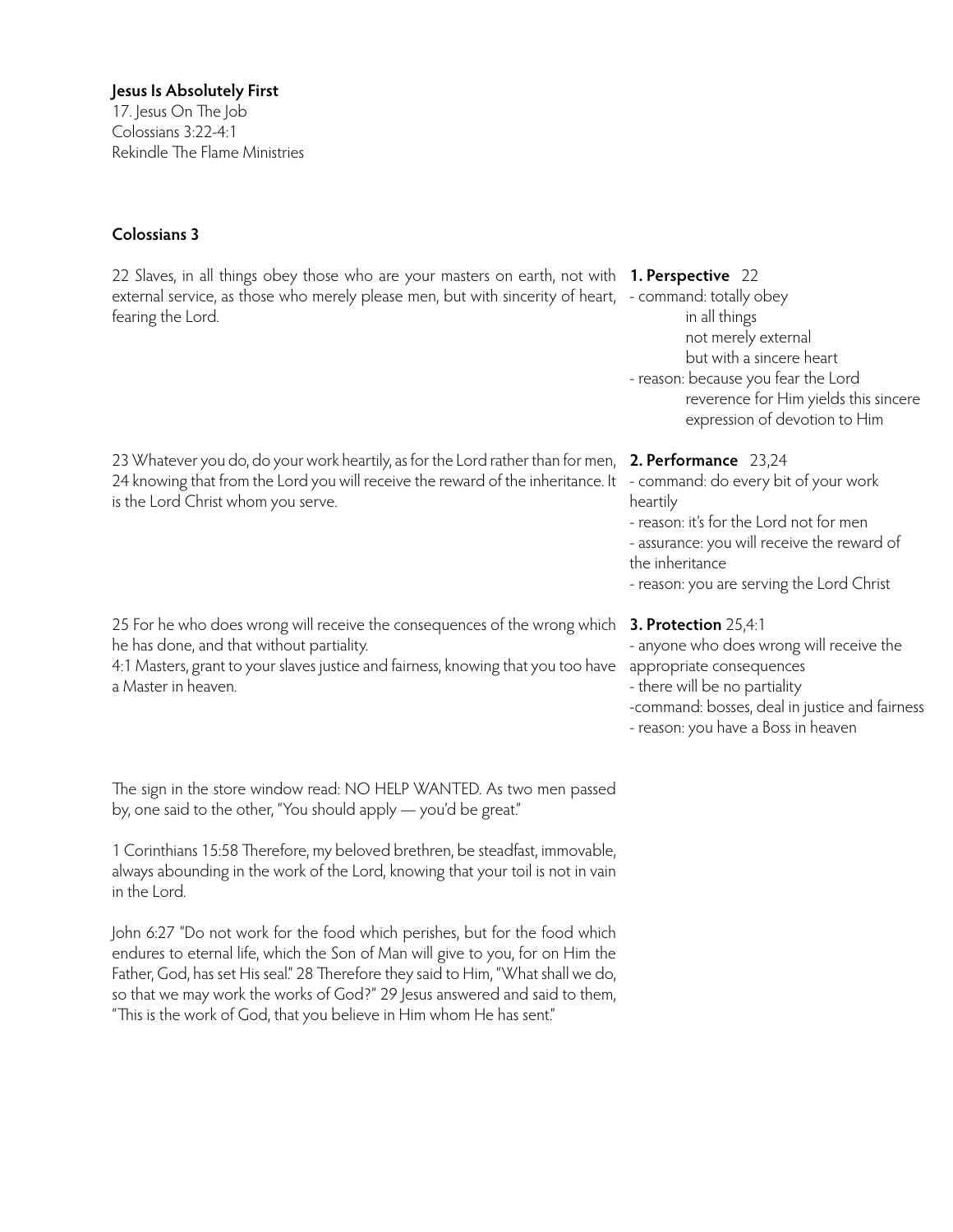**Jesus Is Absolutely First** 18. Evangelistic Prayer Colossians 4:2-4 Rekindle The Flame Ministries

## **Colossians 4**

2 Devote yourselves to prayer, keeping alert in it with an attitude of thanksgiving; **1. Priority vs. 2**

**Devoted** — To tarry, remain somewhere (Mark 3:9); to continue steadfastly - Devote with someone (Acts 8:13); to cleave faithfully to someone (Acts10:7); referring - Keep alert to those who continually insist on something or stay close to someone (Acts - With thanksgiving 2:46; Romans 13:6); used metaphorically of steadfastness and faithfulness in the outgoings of the Christian life, especially in prayer.

**Keeping alert** — To watch, to refrain from sleep. It was transferred in meaning from the physical to the moral religious sphere (Matthew 26:38, 26:40-41). It denotes attention (Mark 13:34) to God's revelation or to the knowledge of salvation (1 Thessalonians 5:6); a mindfulness of threatening dangers which, with conscious earnestness and an alert mind, keeps it from all drowsiness and all slackening in the energy of faith and conduct.

3 praying at the same time for us as well, that God will open up to us a door **2. Purpose vs. 3** for the word, so that we may speak forth the mystery of Christ, for which I have - Accomplishing evangelism also been imprisoned;

OPPORTUNITY - That God will open a door for the Word BOLD EFFECTIVENESS - So that we will speak forth the mystery of Christ

4 that I may make it clear in the way I ought to speak.

#### **3. Precision vs. 4**

- That I may make it clear

- Speaking as I ought to speak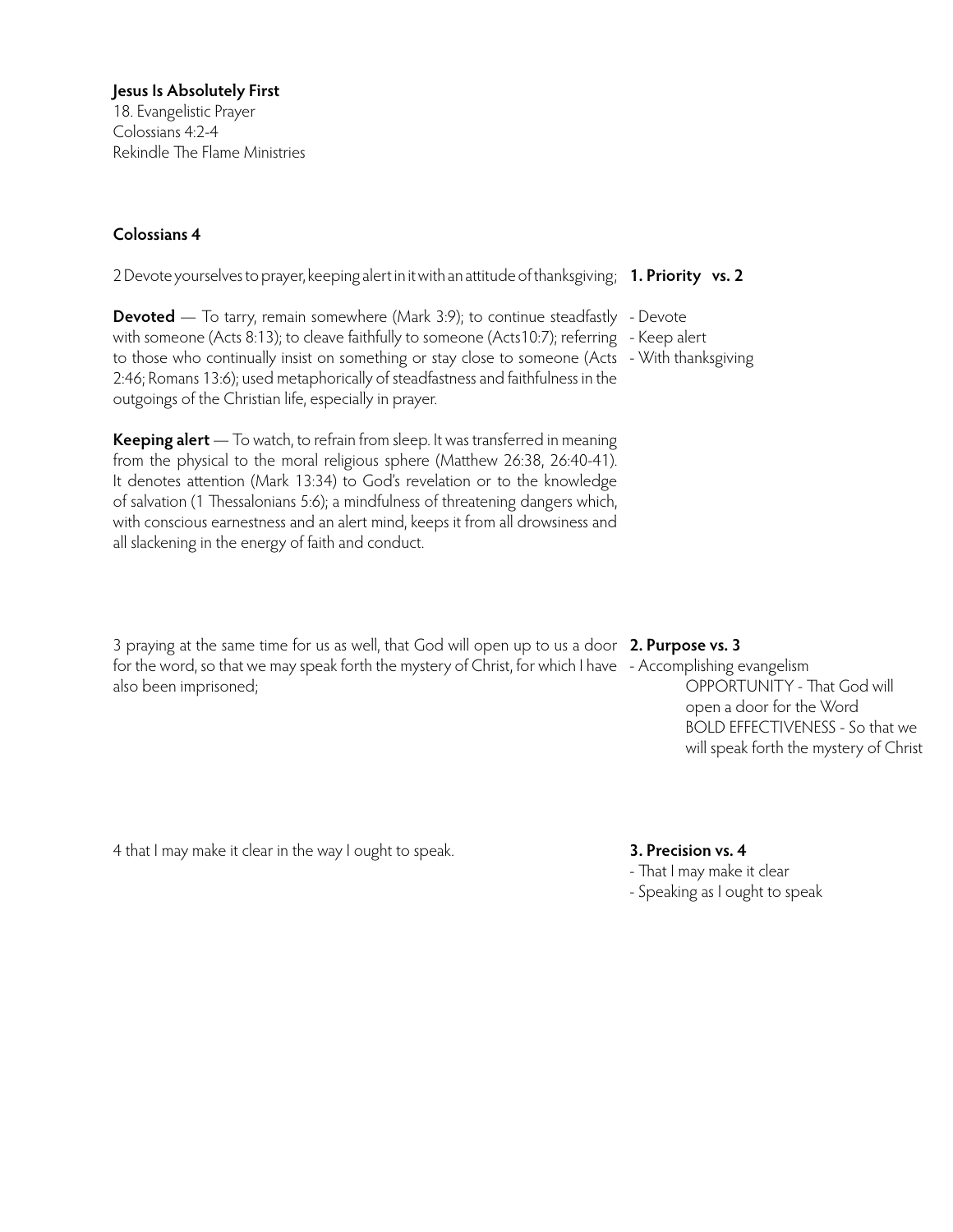#### **Answered Prayer**

In his book Sit, Walk, Stand, Watchman Nee describes a preaching mission to an island off the South China coast. There were seven in the ministering group, including a sixteen-year-old new convert whom he calls Brother Wu. The island was fairly large, containing about 6,000 homes. Nee had a contact there, an old schoolmate of his who was headmaster of the village school. But he refused to house the group when he discovered they had come to preach the Gospel. Finally, they found lodging with a Chinese herbalist, who became their first convert. Preaching seemed quite fruitless on the island, and Nee discovered it was because of the dedication of the people there to an idol they called Ta-wang. They were convinced of his power because on the day of his festival and parade each year the weather was always near perfect. "When is the procession this year?" young Wu asked a group that had gathered to hear them preach. "It is fixed for January 11th at 8 in the morning," was the reply. "Then," said the new convert, "I promise you that it will certainly rain on the 11th." At that there was an outburst of cries from the crowd: "That is enough! We don't want to hear any more preaching. If there is rain on the 11th, then your God is God!" Watchman Nee had been elsewhere in the village when this confrontation had taken place. Upon being informed about it, he saw that the situation was serious and called the group to prayer. On the morning of the 11th, there was not a cloud in the sky, but during grace for breakfast, sprinkles began to fall and these were followed by heavy rain. Worshipers of the idol Ta-wang were so upset that they placed it in a sedan chair and carried it outdoors, hoping this would stop the rain. Then the rain increased. After only a short distance, the carriers of the idol stumbled and fell, dropping the idol and fracturing its jaw and left arm. A number of young people turned to Christ as a result of the rain coming in answer to prayer, but the elders of the village made divination and said that the wrong day had been chosen. The proper day of the procession, they said, should have been the 14th. When Nee and his friends heard this, they again went to prayer, asking for rain on the 14th and for clear days for preaching until then. That afternoon the sky cleared and on the good days that followed there were thirty converts. Of the crucial test day, Nee says: The 14th broke, another perfect day, and we had good meetings. As the evening approached we met again at the appointed hour. We quietly brought the matter to the Lord's remembrance. Not a minute late, His answer came with torrential rain and floods as before. The power of the idol over the islanders was broken; the enemy was defeated. Believing prayer had brought a great victory. Conversions followed. And the impact upon the servants of God who had witnessed His power would continue to enrich their Christian service from that time on.

While crossing the Atlantic on an oceanliner, F.B. Meyer was asked to address the first class passengers. At the captain's request he spoke on "Answered Prayer." An agnostic who was present at the service was asked by his friends, "What did you think of Dr. Meyer's sermon?" He answered, "I didn't believe a word of it." That afternoon Meyer went to speak to the steerage passengers. Many of the listeners at his morning address went along, including the agnostic, who claimed he just wanted to hear "what the babbler had to say." Before starting for the service, the agnostic put two oranges in his pocket. On his way he passed an elderly woman sitting in her deck chair fast asleep. Her hands were open. In the spirit of fun, the agnostic put the two oranges in her outstretched palms. After the meeting, he saw the old lady happily eating one of the pieces of fruit. "You seem to be enjoying that orange," he remarked with a smile. "Yes, sir," she replied, "My Father is very good to me." "Your father? Surely your father can't be still alive!" "Praise God," she replied, "He is very much alive." "What do you mean?" pressed the agnostic. She explained, "I'll tell you, sir. I have been seasick for days. I was asking God somehow to send me an orange. I suppose I fell asleep while I was praying. When I awoke, I found He had not only sent me one orange but two!" The agnostic was speechless. Later he was converted to Christ.

While Josh McDowell was attending seminary in California, his father went Home to be with the Lord. His mother had died years earlier, but Josh was not sure of her salvation. He became depressed, thinking that she might be lost. Was she a Christian or not? The thought obsessed him. "Lord," he prayed, "somehow give me the answer so I can get back to normal. I've just got to know." It seemed like an impossible request. Two days later, Josh drove out to the ocean. He walked to the end of a pier to be alone. There sat an old woman in a lawnchair, fishing. "Where's your home originally?" she asked. "Michigan -- Union City," Josh replied. "Nobody's heard of it. I tell people it's a suburb of --" "Battle Creek," interrupted the woman. "I had a cousin from there. Did you know the McDowell family?" Stunned, Josh responded, "Yes, I'm Josh McDowell!" "I can't believe it," said the woman. "I'm a cousin to your mother." "Do you remember anything at all about my mother's spiritual life?" asked Josh. "Why sure -- your mom and I were just girls -- teenagers -- when a tent revival came to town. It was the fourth night -- we both went forward to accept Christ."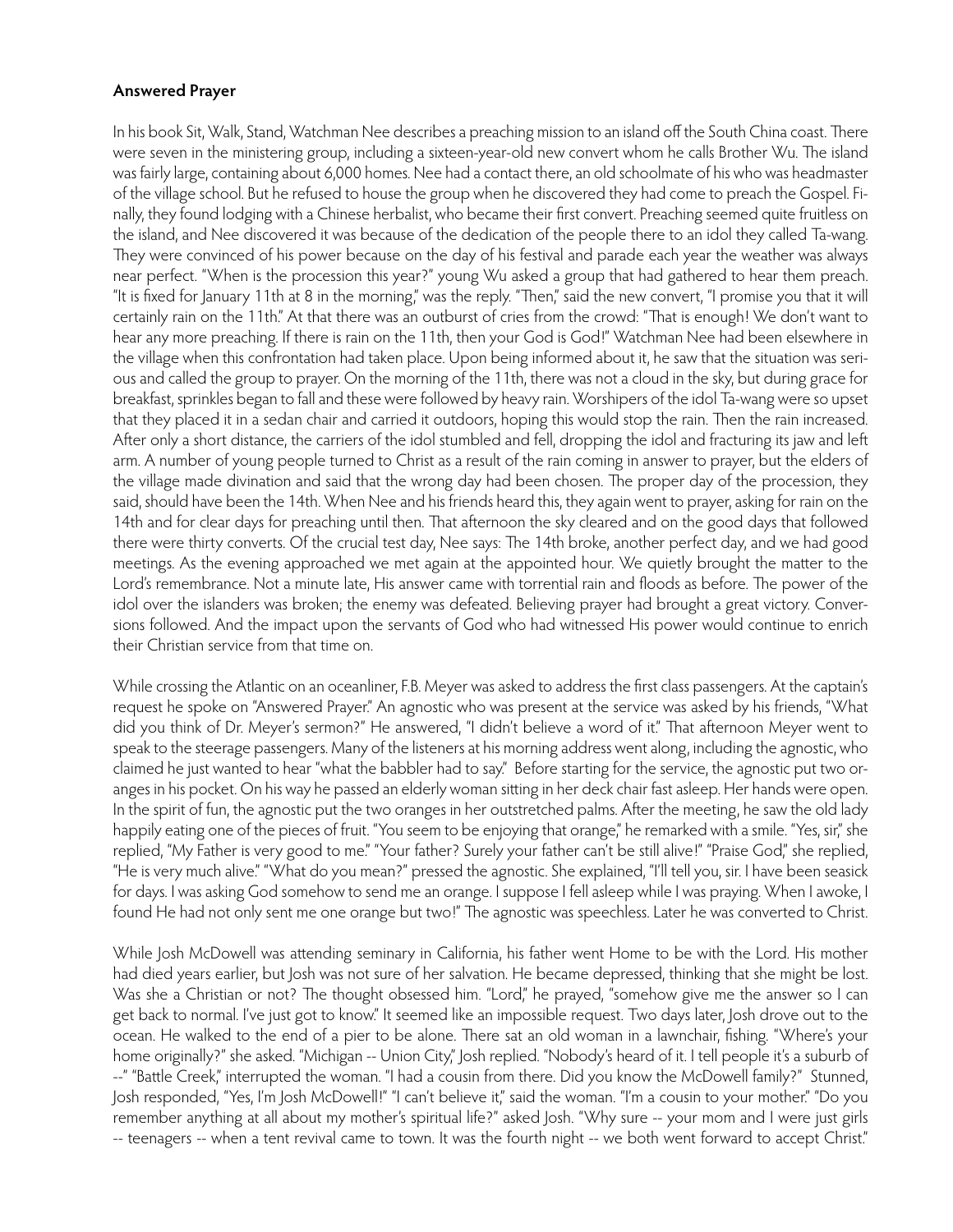"Praise God!" shouted Josh, startling the surrounding fishermen.

Dr. Helen Roseveare, missionary to Zaire, told the following story. "A mother at our mission station died after giving birth to a premature baby. We tried to improvise an incubator to keep the infant alive, but the only hot water bottle we had was beyond repair. So we asked the children to pray for the baby and for her sister. One of the girls responded, 'Dear God, please send a hot water bottle today. Tomorrow will be too late because by then the baby will be dead. And dear Lord, send a doll for the sister so she won't feel so lonely.' That afternoon a large package arrived from England. The children watched eagerly as we opened it. Much to their surprise, under some clothing was a hot water bottle! Immediately the girl who had prayed so earnestly started to dig deeper, exclaiming, 'If God sent that, I'm sure He also sent a doll!' And she was right! The heavenly Father knew in advance of that child's sincere requests, and 5 months earlier He had led a ladies' group to include both of those specific articles."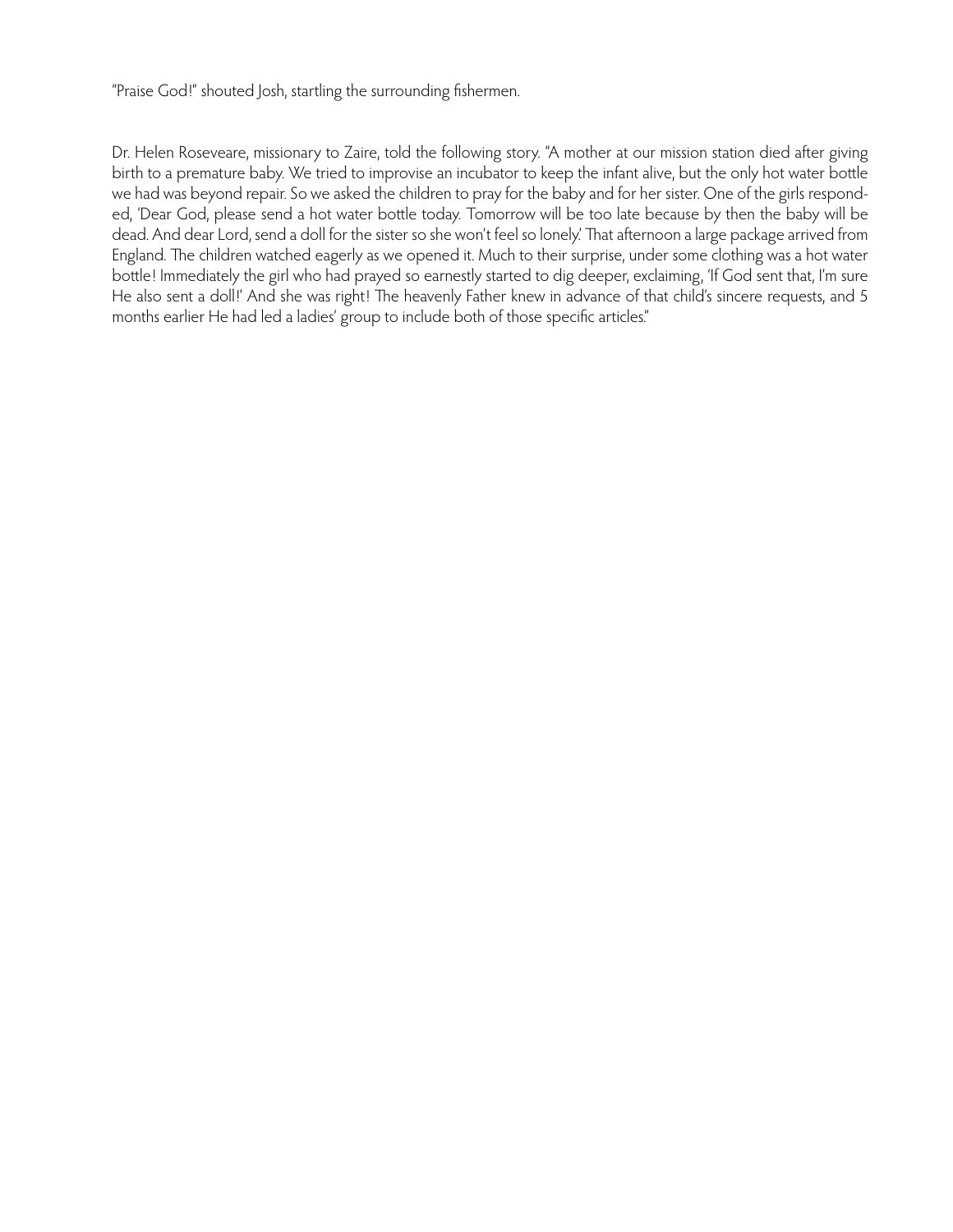**Jesus Is Absolutely First** 19. Relating to Unbelievers Colossians 4:5,6 Rekindle The Flame Ministries

#### **Colossians 4**

5 Conduct yourselves with wisdom toward outsiders, making the most of the opportunity. 6 Let your speech always be with grace, as though seasoned with salt, so that you will know how you should respond to each person.

#### **1. It's about how you act** vs. 5

- conduct yourselves with wisdom - act wisely

Proverbs 10:1 A wise son makes a father glad, but a foolish son is a grief to his mother.

Proverbs 11:30 The fruit of the righteous is a tree of life, and he who is wise wins souls.

- make the most of every opportunity - do your best

**Acts** 1:8 but you will receive power when the Holy Spirit has come upon you; and you shall be My witnesses both in Jerusalem, and in all Judea and Samaria, and even to the remotest part of the earth."

#### **2. It's about how you talk** vs. 6

- be sure your words are with grace

- use gracious words
- as if seasoned with salt

Proverbs 12:18 There is one who speaks rashly like the thrusts of a sword, but the tongue of the wise brings healing.

Proverbs 15:2 The tongue of the wise makes knowledge acceptable, but the mouth of fools spouts folly.

- you will be able to answer any question

- know the right answers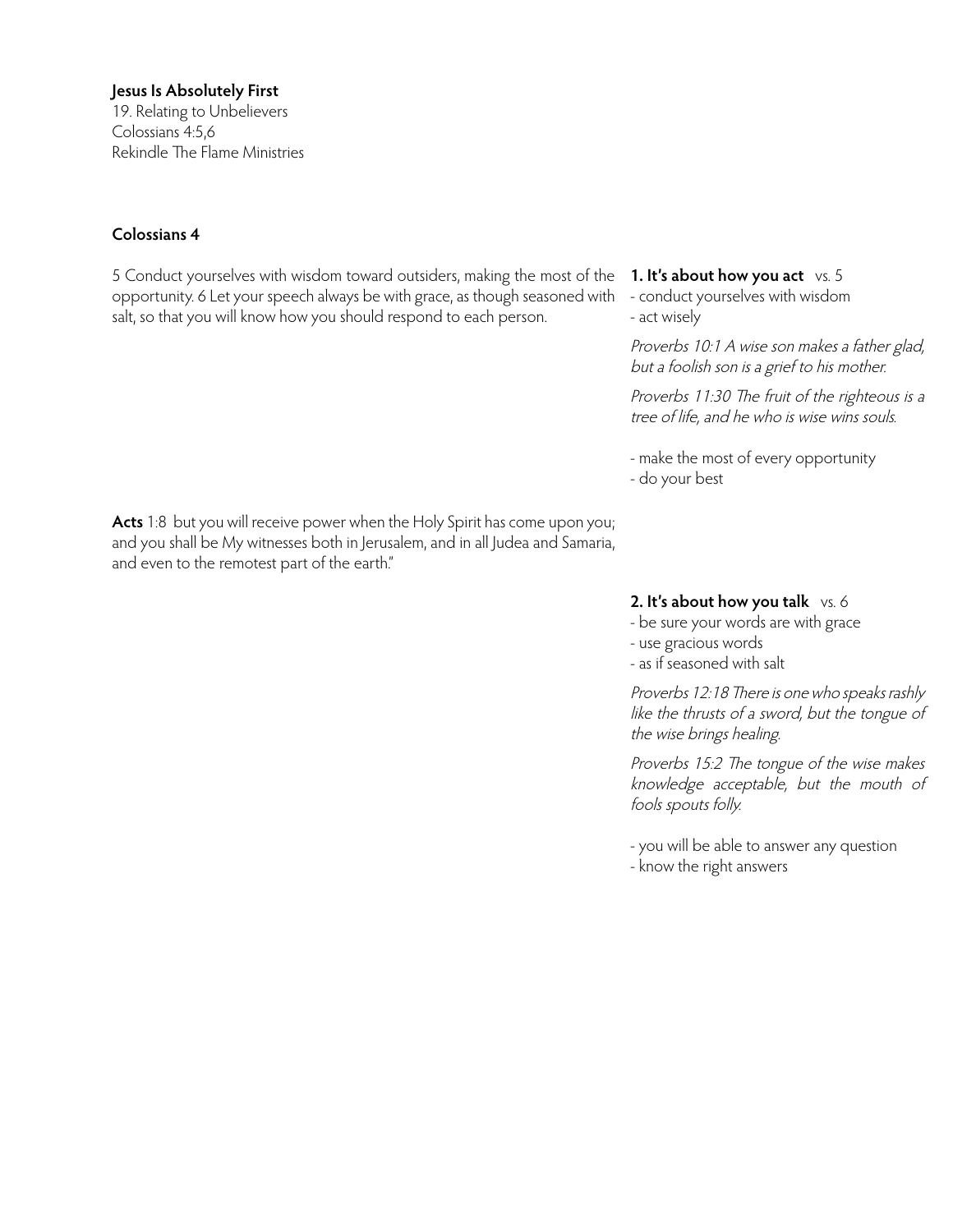#### **Howard Hendricks**

The phone rang and I greeted a young pastor friend from Arlington, Virginia. "What are you doing?" he asked. "Studying," I replied. "Nothing special." "Are you sitting down?" "Yes, why?" "Your father just trusted Christ this evening." "He what? You've got to be kidding!" I blurted out. Such an inappropriate response grew out of long detours in our father-son journey. Ever since I received Christ as a boy my concern has been for the salvation of my family and loved ones. On repeated occasions I had broached the subject of the gospel with dad, but his response was less than excited. My father has always been a very important person to me. Not that I approved of everything he said or did or that I imitated him consciously in any way. We weren't really close friends, either. But he was important in my life because of the indirect impact he made upon me.

Dad was a military man. He had seen action around the world. During the periods when he was embroiled in battle, I would become very sensitive to his spiritual need. I and my family prayed for him, but at times I'm afraid my faith sputtered. His response was always the same: Son, don't worry about me. I'll work it out with God (as if God could be manipulated like a Pentagon official).

God brought a man into my life, a man with a passion for men. His name was Butch Hardman. One day before we knew each other Butch was boarding a plane in Detroit when a friend handed him a cassette tape. "Ever hear Hendricks? Here's a tape you should listen to." On that tape I related my father's spiritual need.

Butch listened and something about the anecdote reminded him of his own father with whom he had shared Christ shortly before he died. He began to pray for this unknown man, George Hendricks. Some months later Butch attended a pastors' conference in Philadelphia where I was the speaker. He shook my hand afterward. That was the only time our paths crossed before a remarkable incident in Arlington.

Butch was driving the church bus down the street, having discharged all his passengers. He saw a man standing on the corner who reminded him uncannily of Howard Hendricks. Could it possibly be…? He backed up the bus, stopped, got off, and went over to the man."Are you by any chance Howard Hendricks' father?" It is easy to imagine the startled response. "Er-ah (I can envision my father's critical once-over with his steely blue eyes) yeah—you a student of my son?"

"No, I'm not, but he sure has helped me. Got time for a cup of coffee?"

That encounter began a friendship, skillfully engineered by the Spirit of God. Butch undoubtedly sensed dad's hesitancy when he discovered he had met a preacher. For a long time Butch did not invite him to attend his church. He simply suggested that dad drop by the office for coffee. Patiently he endured dad's cigars and his endless repertoire of war stories. Before long he also learned that dad had been diagnosed with terminal throat cancer.

Months later Butch was at his bedside. "Mr. Hendricks, I'll be leaving shortly for a Holy Land trip. Instead of my listening to you tonight, would you let me tell you a story?"

Butch had earned his hearing and he began simply to relate the interview of Jesus Christ with Nicodemus as recorded by the Apostle John. At the conclusion dad accepted Butch's invitation to receive Jesus Christ as his own personal Savior. Then dad got up out of bed, stood, and saluted with a smile. "Now I'm under a new Commander-in-Chief!" That night Butch called Dallas.

The last time I saw dad alive I could not believe he was the same man I had known. His frame was wasted, but his spirit was more dynamic than I had ever known.

In accordance with dad's specific provision in his will, Butch Hardman conducted the crisp military funeral in Arlington cemetery where the gospel of Jesus Christ was presented to the small group of family and military attendants. As the guns saluted their final farewell, I knew God had vindicated forty-two years of prayer.

Footprints, Howard & Jeanne Hendricks, Multnomah Press, 1981, pp. 16-19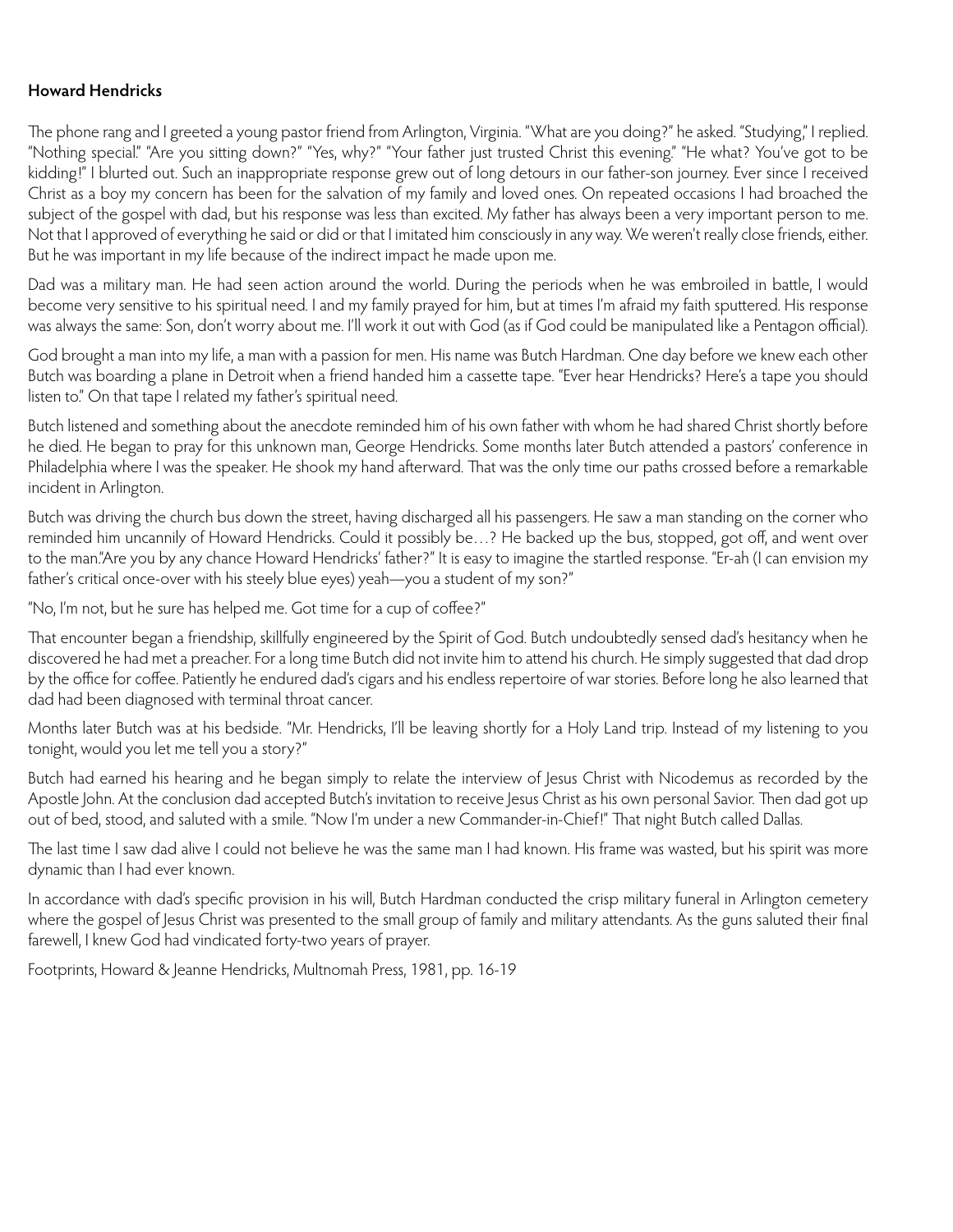20. Laboring In Prayer Colossians 4:12,13 Rekindle The Flame Ministries

#### **Colossians 4**

12 Epaphras, who is one of your number, a bondslave of Jesus Christ, sends you his greetings, always laboring earnestly for you in his prayers, that you may stand perfect and fully assured in all the will of God.

13 For I testify for him that he has a deep concern for you and for those who are in Laodicea and Hierapolis.

These three cities were about 100 miles north of Ephesus.

#### **Ephesians 1**

15 For this reason I too, having heard of the faith in the Lord Jesus which exists among you and your love for all the saints, 16 do not cease giving thanks for you, while making mention of you in my prayers; 17 that the God of our Lord Jesus Christ, the Father of glory, may give to you a spirit of wisdom and of revelation in the knowledge of Him. 18 I pray that the eyes of your heart may be enlightened, so that you will know what is the hope of His calling, what are the riches of the glory of His inheritance in the saints, 19 and what is the surpassing greatness of His power toward us who believe. These are in accordance with the working of the strength of His might 20 which He brought about in Christ, when He raised Him from the dead and seated Him at His right hand in the heavenly places, 21 far above all rule and authority and power and dominion, and every name that is named, not only in this age but also in the one to come.

#### **Ephesians 3**

14 For this reason I bow my knees before the Father, 15 from whom every family in heaven and on earth derives its name, 16 that He would grant you, according to the riches of His glory, to be strengthened with power through His Spirit in the inner man, 17 so that Christ may dwell in your hearts through faith; and that you, being rooted and grounded in love, 18 may be able to comprehend with all the saints what is the breadth and length and height and depth, 19 and to know the love of Christ which surpasses knowledge, that you may be filled up to all the fullness of God.

Intercession or supplication Intense effort Prolonged effort

#### **WHY?**

1. May we learn to intercede so wholeheartedly that Jesus Christ will be abundantly satisfied with us as intercessors.

2. It is not that we bring God into touch with our minds, but that we rouse ourselves until God is able to convey His mind to us about the one for whom we intercede. Is Jesus Christ seeing of the travail of His soul in us? He cannot unless we are so identified with Himself that we are roused up to get His view about the people for whom we pray.

3. Intercession is the one thing that has no snares, because it keeps our relationship with God completely open.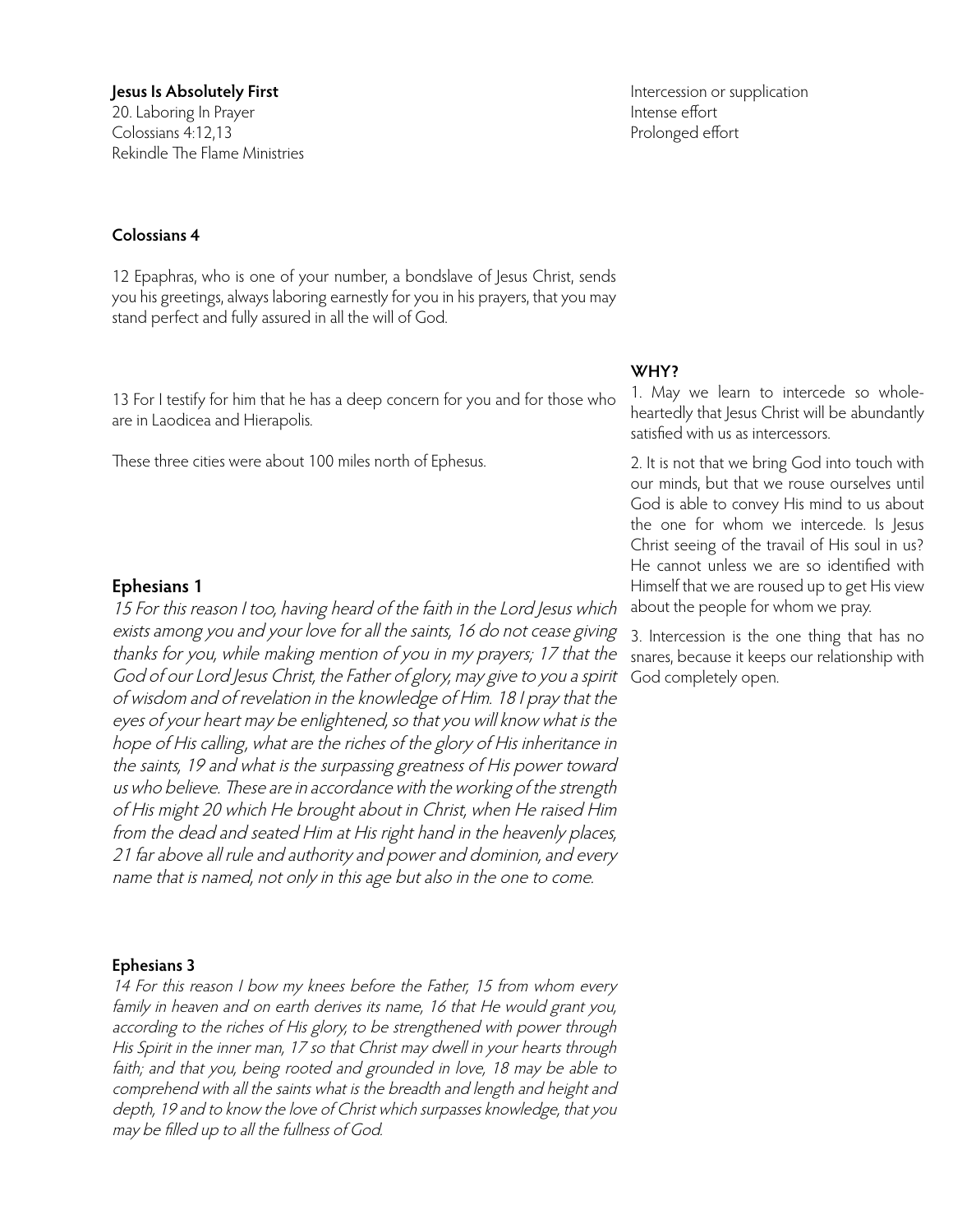21. Caring For Friends Colossians 4:7-11 14-18 Rekindle The Flame Ministries

#### **Colossians 4**

7 As to all my affairs, Tychicus, our beloved brother and faithful servant and fellow bond-servant in the Lord, will bring you information. 8 For I have sent him to you for this very purpose, that you may know about our circumstances and that he may encourage your hearts; 9 and with him Onesimus, our faithful and beloved brother, who is one of your number. They will inform you about the whole situation here.

10 Aristarchus, my fellow prisoner, sends you his greetings; and also Barnabas's cousin Mark (about whom you received instructions; if he comes to you, welcome him);

11 and also Jesus who is called Justus; these are the only fellow workers for the kingdom of God who are from the circumcision, and they have proved to be an encouragement to me.

14 Luke, the beloved physician, sends you his greetings, and also Demas.

15 Greet the brethren who are in Laodicea and also Nympha and the church that is in her house.

16 When this letter is read among you, have it also read in the church of the Laodiceans; and you, for your part read my letter that is coming from Laodicea.

17 Say to Archippus, "Take heed to the ministry which you have received in the Lord, that you may fulfill it."

18 I, Paul, write this greeting with my own hand. Remember my imprisonment. Grace be with you.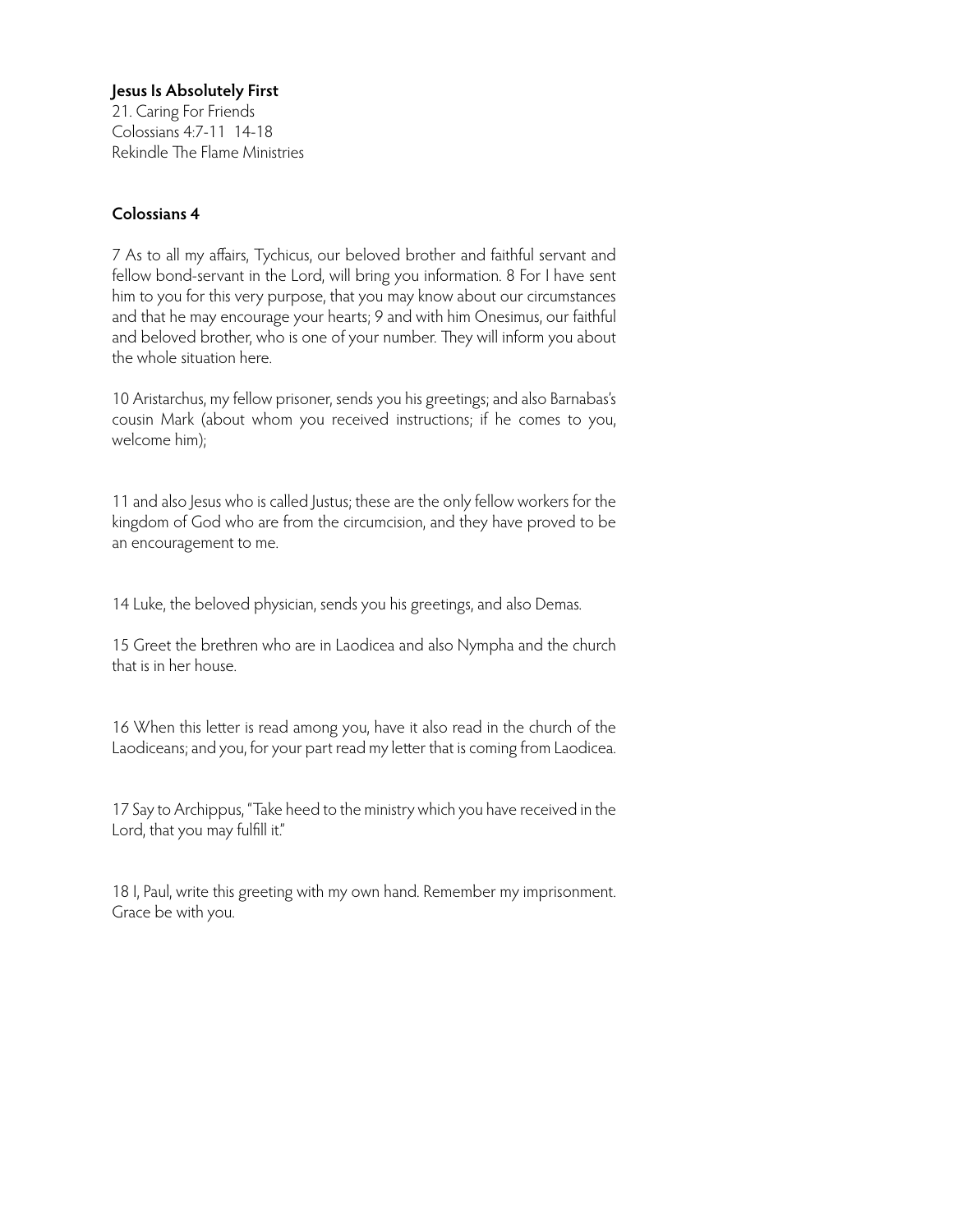### **Tychicus - vs. 7**

Tychicus was an Asian by birth; Acts 20:4 And he was accompanied by Sopater of Berea, the son of Pyrrhus, and by Aristarchus and Secundus of the Thessalonians, and Gaius of Derbe, and Timothy, and Tychicus and Trophimus of Asia.

His name signifies "fortunate", and is the same with "Fortunatus" in Latin, which name is mentioned in 1 Corinthians 16:17 I rejoice over the coming of Stephanas and Fortunatus and Achaicus, because they have supplied what was lacking on your part.

It is said that this Tychicus was one of the seventy disciples, and was afterwards bishop of Chalcedon.

However, he was employed by the apostle as a messenger to Colossae, as he also was to Ephesus, see Ephesians 6:21 But that you also may know about my circumstances, how I am doing, Tychicus, the beloved brother and faithful minister in the Lord, will make everything known to you., to inform the members of the church of his state and condition, how it was with him; as that he was in prison at Rome, for the sake of the Gospel.

#### **Onesimus - vs. 9**

Had been formerly a servant of Philemon, an inhabitant of Colossae

Onesimus had probably been recently converted; and Paul felt toward him the warm attachment of a brother;

#### **Philemon 1**

10 I appeal to you for my child Onesimus, whom I have begotten in my imprisonment, 11 who formerly was useless to you, but now is useful both to you and to me. 12 I have sent him back to you in person, that is, sending my very heart, 13 whom I wished to keep with me, so that on your behalf he might minister to me in my imprisonment for the gospel; 14 but without your consent I did not want to do anything, so that your goodness would not be, in effect, by compulsion but of your own free will. 15-18 For perhaps he was for this reason separated from you for a while, that you would have him back forever, no longer as a slave, but more than a slave, a beloved brother, especially to me, but how much more to you, both in the flesh and in the Lord. If then you regard me a partner, accept him as you would me. But if he has wronged you in any way or owes you anything, charge that to my account;

Who is one of you - That is, either who is from your city, or one of your own people and nation. It is clear from this, that Onesimus was from Phrygia, and probably from the city of Colossae itself. It would seem also that he was of a higher rank than is designated by the word "slave" now. He was, indeed, a "servant" doulos - of Philemon There is reason to think that Onesimus was not a slave in the proper sense, but that he might have been a respectable youth, who had bound himself to service for a term of years.

#### **Aristarchus - vs.10**

My fellow-prisoner - Aristarchus was of Thessalonica, and is mentioned in Acts 19:29; 20:4; 27:2 as Paul's companion in his travels to Asia and Rome. He was dragged into the theater at Ephesus, during the tumult with Gaius. He was now at Rome with Paul Philemon 1:23,24 Epaphras, my fellow prisoner in Christ Jesus, greets you, as do Mark, Aristarchus, Demas, Luke, my fellow workers.

#### **Mark - vs. 10**

John Mark Acts 12:12,25 12 And when he realized this, he went to the house of Mary, the mother of John who was also called Mark, where many were gathered together and were praying. 25 And Barnabas and Saul returned from Jerusalem when they had fulfilled their mission, taking along with them John, who was also called Mark. — the Evangelist according to tradition.

He was a "cousin," or "kinsman to Barnabas"; the latter being the better known. The relationship naturally accounts for Barnabas' selection of Mark as his companion when otherwise qualified; and also for Mark's mother's house at Jerusalem being the place of resort of Christians there. The family belonged to Cyprus (Acts 4:36); this accounts for Barnabas' choice of Cyprus as the first station on their journey (Acts 13:4), and for Mark's accompanying them readily so far, it being the country of his family; and for Paul's rejecting him at the second journey for not having gone further than Perga, in Pamphylia, but having gone thence home to his mother at Jerusalem on the first journey Acts 13:13 Now Paul and his companions put out to sea from Paphos and came to Perga in Pamphylia; but John left them and returned to Jerusalem.